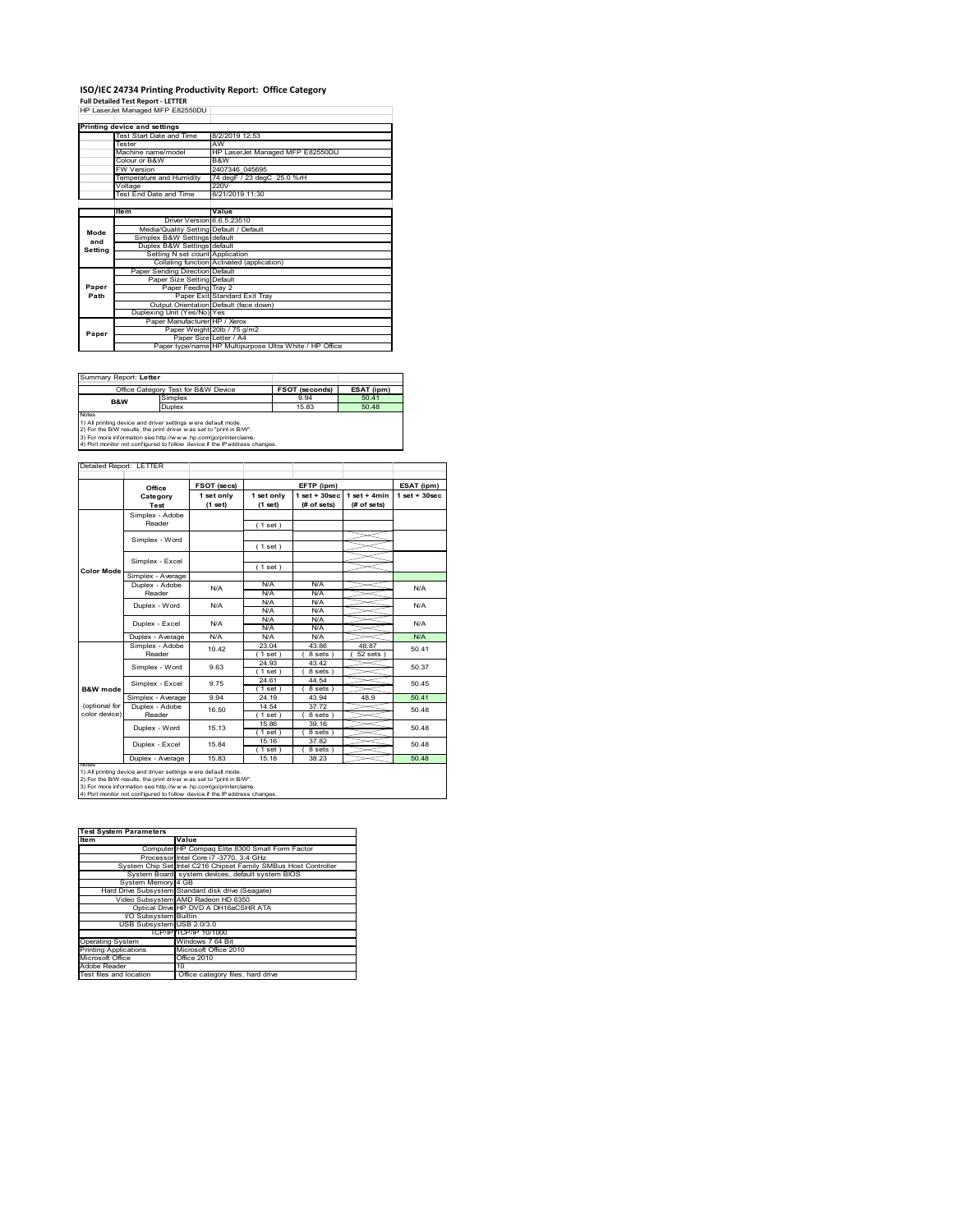# **ISO/IEC 24734 Printing Productivity Report: Office Category<br>Full Detailed Test Report - A4<br>HP LaserJet Managed MFP E82550DU |**

|         | Printing device and settings            |                                                         |  |  |
|---------|-----------------------------------------|---------------------------------------------------------|--|--|
|         | Test Start Date and Time                | 8/2/2019 12:53                                          |  |  |
|         | Tester                                  | AW                                                      |  |  |
|         | Machine name/model                      | HP LaserJet Managed MFP E82550DU                        |  |  |
|         | Colour or B&W                           | B&W                                                     |  |  |
|         | <b>FW Version</b>                       | 2407346 045695                                          |  |  |
|         | Temperature and Humidity                | 74 degF / 23 degC 25.0 %rH                              |  |  |
|         | Voltage                                 | 220V                                                    |  |  |
|         | Test End Date and Time                  | 8/21/2019 11:30                                         |  |  |
|         |                                         |                                                         |  |  |
|         | Item                                    | Value                                                   |  |  |
|         | Driver Version 6.6.5.23510              |                                                         |  |  |
| Mode    | Media/Quality Setting Default / Default |                                                         |  |  |
| and     | Simplex B&W Settings default            |                                                         |  |  |
| Settina | Duplex B&W Settings default             |                                                         |  |  |
|         | Setting N set count Application         |                                                         |  |  |
|         |                                         | Collating function Activated (application)              |  |  |
|         | Paper Sending Direction Default         |                                                         |  |  |
|         | Paper Size Setting Default              |                                                         |  |  |
| Paper   | Paper Feeding Tray 2                    |                                                         |  |  |
| Path    |                                         | Paper Exit Standard Exit Tray                           |  |  |
|         |                                         | Output Orientation Default (face down)                  |  |  |
|         | Duplexing Unit (Yes/No) Yes             |                                                         |  |  |
|         | Paper Manufacturer HP / Xerox           |                                                         |  |  |
| Paper   |                                         | Paper Weight 20lb / 75 g/m2                             |  |  |
|         | Paper Size Letter / A4                  |                                                         |  |  |
|         |                                         | Paper type/name HP Multipurpose Ultra White / HP Office |  |  |

| Summary Report: A4                                                         |                                                                |                       |            |  |  |
|----------------------------------------------------------------------------|----------------------------------------------------------------|-----------------------|------------|--|--|
|                                                                            | Office Category Test for B&W Device                            | <b>FSOT (seconds)</b> | ESAT (ipm) |  |  |
|                                                                            | Simplex                                                        | 10.59                 | 50.39      |  |  |
| <b>B&amp;W</b><br>Duplex                                                   |                                                                | 15.79                 | 50.47      |  |  |
| Notes                                                                      |                                                                |                       |            |  |  |
|                                                                            | 1) All printing device and driver settings w ere default mode. |                       |            |  |  |
| 2) For the B/W results, the print driver was set to "print in B/W".        |                                                                |                       |            |  |  |
| 3) For more information see http://www.hp.com/go/printerclaims.            |                                                                |                       |            |  |  |
| 4) Port monitor not configured to follow device if the IP address changes. |                                                                |                       |            |  |  |

|                     | Office            | FSOT (secs)           |                       | EFTP (ipm)                        |                               | ESAT (ipm)        |
|---------------------|-------------------|-----------------------|-----------------------|-----------------------------------|-------------------------------|-------------------|
|                     | Category<br>Test  | 1 set only<br>(1 set) | 1 set only<br>(1 set) | $1$ set + $30$ sec<br>(# of sets) | $1$ set + 4min<br>(# of sets) | $1$ set $+30$ sec |
|                     | Simplex - Adobe   |                       |                       |                                   |                               |                   |
|                     | Reader            |                       | (1 set)               |                                   |                               |                   |
|                     |                   |                       |                       |                                   |                               |                   |
|                     | Simplex - Word    |                       | (1 set)               |                                   |                               |                   |
| Colour              | Simplex - Excel   |                       |                       |                                   |                               |                   |
| Mode                |                   |                       | (1 set)               |                                   |                               |                   |
|                     | Simplex - Average |                       |                       |                                   |                               |                   |
|                     | Duplex - Adobe    | N/A                   | N/A                   | N/A                               |                               | N/A               |
|                     | Reader            |                       | N/A                   | N/A                               |                               |                   |
|                     | Duplex - Word     | N/A                   | N/A                   | N/A                               |                               | N/A               |
|                     |                   |                       | N/A                   | N/A                               |                               |                   |
|                     | Duplex - Excel    | N/A                   | N/A                   | N/A                               |                               | N/A               |
|                     |                   |                       | N/A                   | N/A                               |                               |                   |
|                     | Duplex - Average  | N/A                   | N/A                   | N/A                               |                               | N/A               |
|                     | Simplex - Adobe   | 10 21                 | 23.50                 | 43.91                             | 48.63                         | 50.40             |
|                     | Reader            |                       | $1$ set)              | 8 sets                            | 52 sets                       |                   |
|                     | Simplex - Word    | 971                   | 24.72                 | 44.64                             |                               | 50.36             |
|                     |                   |                       | (1 set)               | 8 sets                            |                               |                   |
|                     |                   | 1184                  | 20.29                 | 44 55                             |                               | 50.43             |
| <b>B&amp;W</b> mode | Simplex - Excel   |                       | (1 set)               | 8 sets )                          |                               |                   |
|                     | Simplex - Average | 10.6                  | 22.83                 | 44.36                             | 48.6                          | 50.39             |
| (optional for       | Duplex - Adobe    | 16.25                 | 14 76                 | 37 16                             |                               | 50.46             |
| color device)       | Reader            |                       | $1$ set)              | 8 sets)                           |                               |                   |
|                     |                   | 15 75                 | 15.24                 | 37.72                             |                               |                   |
|                     | Duplex - Word     |                       | (1 set)               | 8 sets)                           |                               | 50.48             |
|                     | Duplex - Excel    | 15.36                 | 15.62                 | 38.86                             |                               | 50 48             |
|                     |                   |                       | $1$ set $1$           | 8 sets 1                          |                               |                   |
|                     | Duplex - Average  | 15.8                  | 15.20                 | 37.91                             |                               | 50.47             |

| <b>Test System Parameters</b> |                                                                 |  |  |  |
|-------------------------------|-----------------------------------------------------------------|--|--|--|
| <b>Item</b>                   | Value                                                           |  |  |  |
|                               | Computer HP Compaq Elite 8300 Small Form Factor                 |  |  |  |
|                               | Processor Intel Core i7 -3770, 3.4 GHz                          |  |  |  |
|                               | System Chip Set Intel C216 Chipset Family SMBus Host Controller |  |  |  |
|                               | System Board system devices, default system BIOS                |  |  |  |
| System Memory 4 GB            |                                                                 |  |  |  |
|                               | Hard Drive Subsystem Standard disk drive (Seagate)              |  |  |  |
|                               | Video Subsystem AMD Radeon HD 6350                              |  |  |  |
|                               | Optical Drive HP DVD A DH16aCSHR ATA                            |  |  |  |
| VO Subsystem Builtin          |                                                                 |  |  |  |
| USB Subsystem USB 2.0/3.0     |                                                                 |  |  |  |
|                               | TCP/IP TCP/IP 10/1000                                           |  |  |  |
| <b>Operating System</b>       | Windows 7 64 Bit                                                |  |  |  |
| <b>Printing Applications</b>  | Microsoft Office 2010                                           |  |  |  |
| Microsoft Office              | Office 2010                                                     |  |  |  |
| Adobe Reader                  | 10                                                              |  |  |  |
| Test files and location       | Office category files, hard drive                               |  |  |  |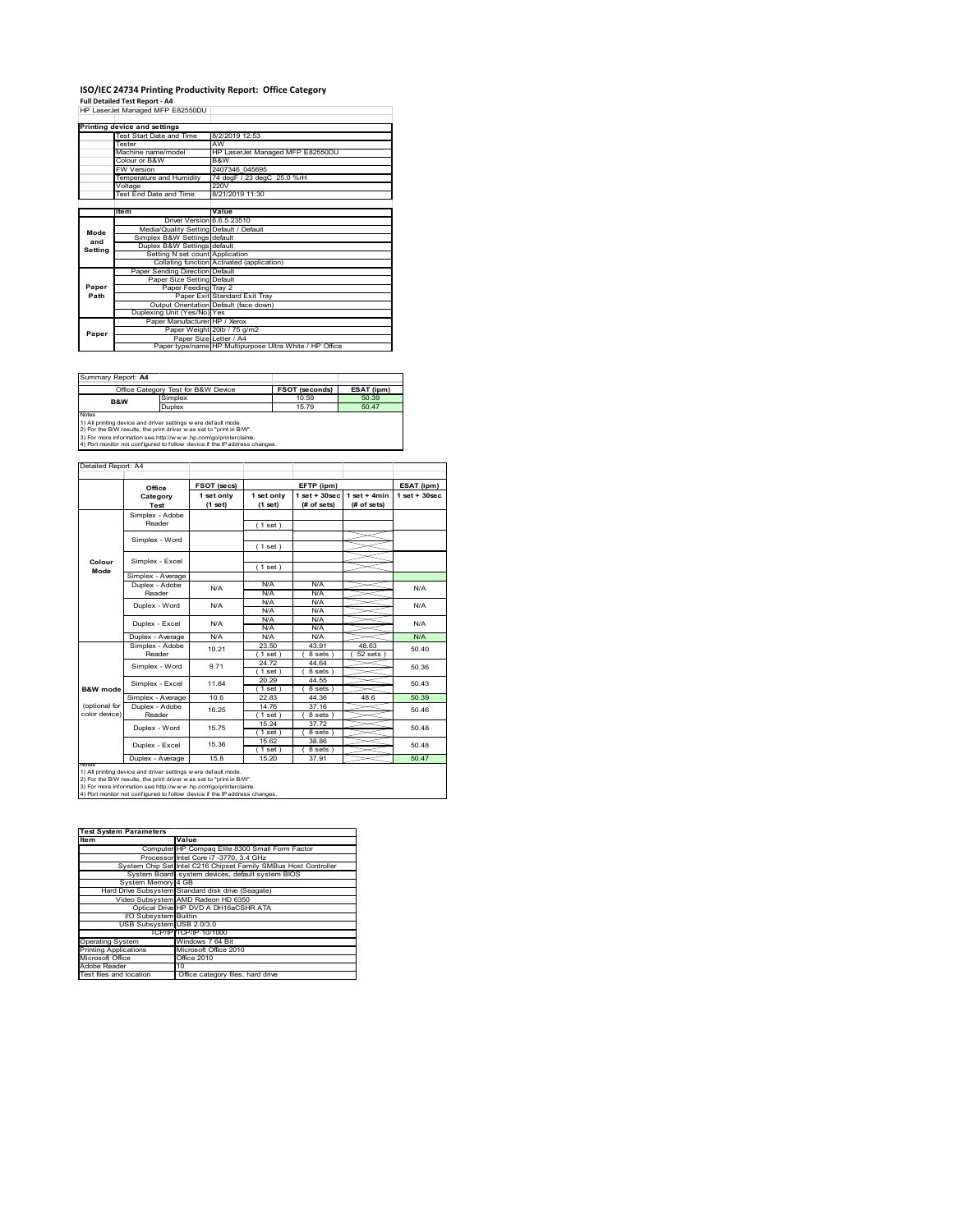# **ISO/IEC 24734 Printing Productivity Report: Office Category<br>Full Detailed Test Report - Tabloid<br>HP LaserJet Managed MFP E82550DU |**

|         | Printing device and settings            |                                                         |  |  |
|---------|-----------------------------------------|---------------------------------------------------------|--|--|
|         | Test Start Date and Time                | 8/2/2019 12:53                                          |  |  |
|         | Tester                                  | AW                                                      |  |  |
|         | Machine name/model                      | HP LaserJet Managed MFP E82550DU                        |  |  |
|         | Colour or B&W                           | B&W                                                     |  |  |
|         | <b>FW Version</b>                       | 2407346 045695                                          |  |  |
|         | Temperature and Humidity                | 74 degF / 23 degC 25.0 %rH                              |  |  |
|         | Voltage                                 | 220V                                                    |  |  |
|         | Test End Date and Time                  | 8/21/2019 11:30                                         |  |  |
|         |                                         |                                                         |  |  |
|         | Item                                    | Value                                                   |  |  |
|         | Driver Version 6.6.5.23510              |                                                         |  |  |
| Mode    | Media/Quality Setting Default / Default |                                                         |  |  |
| and     | Simplex B&W Settings default            |                                                         |  |  |
| Settina | Duplex B&W Settings default             |                                                         |  |  |
|         | Setting N set count Application         |                                                         |  |  |
|         |                                         | Collating function Activated (application)              |  |  |
|         | Paper Sending Direction Default         |                                                         |  |  |
|         | Paper Size Setting Default              |                                                         |  |  |
| Paper   | Paper Feeding Tray 2                    |                                                         |  |  |
| Path    |                                         | Paper Exit Standard Exit Tray                           |  |  |
|         |                                         | Output Orientation Default (face down)                  |  |  |
|         | Duplexing Unit (Yes/No) Yes             |                                                         |  |  |
|         | Paper Manufacturer HP / Xerox           |                                                         |  |  |
| Paper   |                                         | Paper Weight 20lb / 75 g/m2                             |  |  |
|         | Paper Size Letter / A4                  |                                                         |  |  |
|         |                                         | Paper type/name HP Multipurpose Ultra White / HP Office |  |  |

| Summary Report: Tabloid                                                    |                                                                |                       |            |  |  |
|----------------------------------------------------------------------------|----------------------------------------------------------------|-----------------------|------------|--|--|
|                                                                            | Office Category Test for B&W Device                            | <b>FSOT (seconds)</b> | ESAT (ipm) |  |  |
| <b>B&amp;W</b>                                                             | Simplex                                                        | 15 25                 | 26.90      |  |  |
|                                                                            | Duplex                                                         | 21.95                 | 26.95      |  |  |
| <b>Notes</b>                                                               |                                                                |                       |            |  |  |
|                                                                            | 1) All printing device and driver settings w ere default mode. |                       |            |  |  |
| 2) For the B/W results, the print driver was set to "print in B/W".        |                                                                |                       |            |  |  |
| 3) For more information see http://www.hp.com/go/printerclaims.            |                                                                |                       |            |  |  |
| 4) Port monitor not configured to follow device if the IP address changes. |                                                                |                       |            |  |  |

|                     | Office            | FSOT (secs)           |                       | EFTP (ipm)                        |                               | ESAT (ipm)        |
|---------------------|-------------------|-----------------------|-----------------------|-----------------------------------|-------------------------------|-------------------|
|                     | Category<br>Test  | 1 set only<br>(1 set) | 1 set only<br>(1 set) | $1$ set + $30$ sec<br>(# of sets) | $1$ set + 4min<br>(# of sets) | $1$ set $+30$ sec |
|                     | Simplex - Adobe   |                       |                       |                                   |                               |                   |
|                     | Reader            |                       | (1 set)               |                                   |                               |                   |
|                     |                   |                       |                       |                                   |                               |                   |
|                     | Simplex - Word    |                       | (1 set)               |                                   |                               |                   |
|                     | Simplex - Excel   |                       |                       |                                   |                               |                   |
| <b>Color Mode</b>   |                   |                       | (1 set)               |                                   |                               |                   |
|                     | Simplex - Average |                       |                       |                                   |                               |                   |
|                     | Duplex - Adobe    | N/A                   | N/A                   | N/A                               |                               | N/A               |
|                     | Reader            |                       | N/A                   | N/A                               |                               |                   |
|                     | Duplex - Word     | N/A                   | N/A                   | N/A                               |                               | N/A               |
|                     |                   |                       | N/A                   | N/A                               |                               |                   |
|                     | Duplex - Excel    | N/A                   | N/A                   | N/A                               |                               | N/A               |
|                     |                   |                       | N/A                   | N/A                               |                               |                   |
|                     | Duplex - Average  | N/A                   | N/A                   | N/A                               |                               | N/A               |
|                     | Simplex - Adobe   | 15.38                 | 15.60                 | 22.86                             | 25.92                         | 26.91             |
|                     | Reader            |                       | (1 set)               | 5 sets                            | 28 sets                       |                   |
|                     | Simplex - Word    | 14 47                 | 16.58                 | 23.68                             |                               | 26.89             |
|                     |                   |                       | (1 set)               | 5 sets                            |                               |                   |
|                     | Simplex - Excel   | 15.88                 | 15.12                 | 23 29                             |                               | 26.91             |
| <b>B&amp;W</b> mode |                   |                       | (1 set)               | 5 sets 1                          |                               |                   |
|                     | Simplex - Average | 15.25                 | 15.76                 | 23.27                             | 25.92                         | 26.90             |
| (optional for       | Duplex - Adobe    | 23.37                 | 10.26                 | 20 18                             |                               | 26.94             |
| color device)       | Reader            |                       | (1 set)               | $5 sets$ )                        |                               |                   |
|                     | Duplex - Word     | 21.39                 | 11.20                 | 21.04                             |                               | 26.96             |
|                     |                   |                       | (1 set)               | $5 sets$ )                        |                               |                   |
|                     | Duplex - Excel    | 21.08                 | 11.38                 | 20.30                             |                               | 26.96             |
|                     |                   |                       | 1 set)                | 5 sets 1                          |                               |                   |
|                     | Duplex - Average  | 21.95                 | 10.94                 | 20.50                             |                               | 26.95             |

| <b>Test System Parameters</b> |                                                                 |  |  |
|-------------------------------|-----------------------------------------------------------------|--|--|
| <b>Item</b>                   | Value                                                           |  |  |
|                               | Computer HP Compaq Elite 8300 Small Form Factor                 |  |  |
|                               | Processor Intel Core i7 -3770, 3.4 GHz                          |  |  |
|                               | System Chip Set Intel C216 Chipset Family SMBus Host Controller |  |  |
|                               | System Board system devices, default system BIOS                |  |  |
| System Memory 4 GB            |                                                                 |  |  |
|                               | Hard Drive Subsystem Standard disk drive (Seagate)              |  |  |
|                               | Video Subsystem AMD Radeon HD 6350                              |  |  |
|                               | Optical Drive HP DVD A DH16aCSHR ATA                            |  |  |
| VO Subsystem Builtin          |                                                                 |  |  |
| USB Subsystem USB 2.0/3.0     |                                                                 |  |  |
|                               | TCP/IP TCP/IP 10/1000                                           |  |  |
| <b>Operating System</b>       | Windows 7 64 Bit                                                |  |  |
| <b>Printing Applications</b>  | Microsoft Office 2010                                           |  |  |
| Microsoft Office              | Office 2010                                                     |  |  |
| Adobe Reader                  | 10                                                              |  |  |
| Test files and location       | Office category files, hard drive                               |  |  |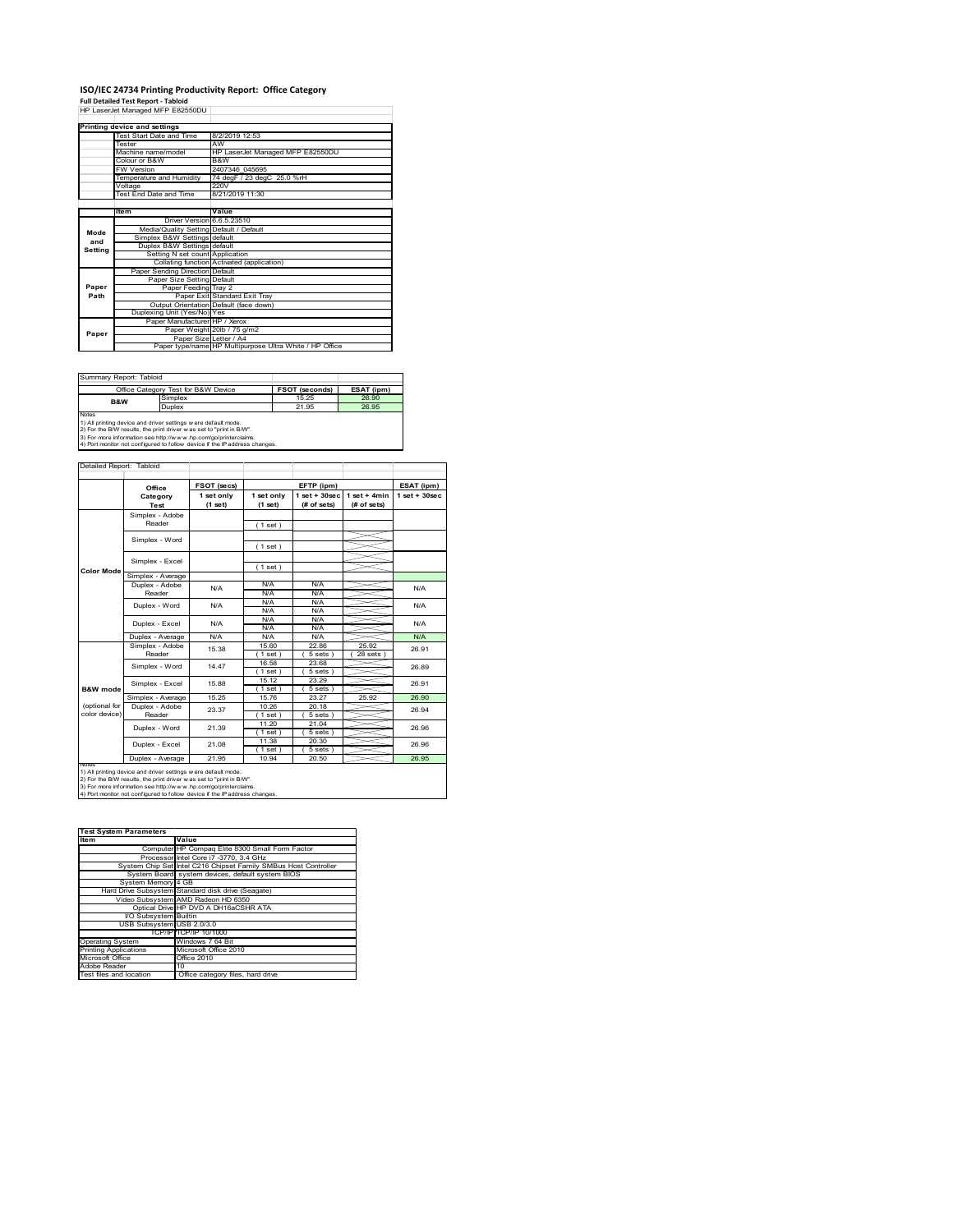# **ISO/IEC 24734 Printing Productivity Report: Office Category<br>Full Detailed Test Report - A3<br>HP LaserJet Managed MFP E82550DU |**

|         | nr Laseijet Mallayed Mrr Lozoobo        |                                                         |
|---------|-----------------------------------------|---------------------------------------------------------|
|         | Printing device and settings            |                                                         |
|         | Test Start Date and Time                | 8/2/2019 12:53                                          |
|         | Tester                                  | AW                                                      |
|         | Machine name/model                      | HP LaserJet Managed MFP E82550DU                        |
|         | Colour or B&W                           | B&W                                                     |
|         | <b>FW Version</b>                       | 2407346 045695                                          |
|         | Temperature and Humidity                | 74 degF / 23 degC 25.0 %rH                              |
|         | Voltage                                 | 220V                                                    |
|         | <b>Test End Date and Time</b>           | 8/21/2019 11:30                                         |
|         |                                         |                                                         |
|         | Item                                    | Value                                                   |
|         | Driver Version 6.6.5.23510              |                                                         |
|         | Media/Quality Setting Default / Default |                                                         |
| Mode    | Simplex B&W Settings default            |                                                         |
| and     | Duplex B&W Settings default             |                                                         |
| Setting | Setting N set count Application         |                                                         |
|         |                                         | Collating function Activated (application)              |
|         | Paper Sending Direction Default         |                                                         |
|         | Paper Size Setting Default              |                                                         |
| Paper   | Paper Feeding Tray 2                    |                                                         |
| Path    |                                         | Paper Exit Standard Exit Tray                           |
|         |                                         | Output Orientation Default (face down)                  |
|         | Duplexing Unit (Yes/No) Yes             |                                                         |
|         | Paper Manufacturer HP / Xerox           |                                                         |
|         |                                         | Paper Weight 20lb / 75 g/m2                             |
| Paper   | Paper Size Letter / A4                  |                                                         |
|         |                                         | Paper type/name HP Multipurpose Ultra White / HP Office |

Summary Report: A3

| IJUIIIIIIIIIII NOUUIL AJ |                                                                      |                       |            |
|--------------------------|----------------------------------------------------------------------|-----------------------|------------|
|                          | Office Category Test for B&W Device                                  | <b>FSOT (seconds)</b> | ESAT (ipm) |
| B&W                      | Simplex                                                              | 9.94                  | 26.90      |
|                          | Duplex                                                               | 15.83                 | 26.95      |
| <b>Notes</b>             |                                                                      |                       |            |
|                          | 1) All printing device and driver settings w ere default mode.       |                       |            |
|                          | [2) For the B/W results, the print driver was set to "print in B/W". |                       |            |

2) For the B/W results, the print driver w as set to "print in B/W".<br>3) For more information see http://w w w .hp.com/go/printerclaims.<br>4) Port monitor not configured to follow device if the IP address changes.

|                     | Office            | FSOT (secs)           |                       | EFTP (ipm)                        |                               | ESAT (ipm)      |
|---------------------|-------------------|-----------------------|-----------------------|-----------------------------------|-------------------------------|-----------------|
|                     | Category<br>Test  | 1 set only<br>(1 set) | 1 set only<br>(1 set) | $1$ set + $30$ sec<br>(# of sets) | $1$ set + 4min<br>(# of sets) | $1$ set + 30sec |
|                     | Simplex - Adobe   |                       |                       |                                   |                               |                 |
|                     | Reader            |                       | (1 set)               |                                   |                               |                 |
|                     |                   |                       |                       |                                   |                               |                 |
|                     | Simplex - Word    |                       | (1 set)               |                                   |                               |                 |
|                     |                   |                       |                       |                                   |                               |                 |
|                     | Simplex - Excel   |                       | (1 set)               |                                   |                               |                 |
| <b>Color Mode</b>   | Simplex - Average |                       |                       |                                   |                               |                 |
|                     | Duplex - Adobe    | N/A                   | N/A                   | N/A                               |                               | N/A             |
|                     | Reader            |                       | N/A                   | N/A                               |                               |                 |
|                     | Duplex - Word     | N/A                   | N/A                   | N/A                               |                               | N/A             |
|                     |                   |                       | N/A                   | N/A                               |                               |                 |
|                     | Duplex - Excel    | N/A                   | N/A                   | N/A                               |                               | N/A             |
|                     |                   |                       | N/A                   | N/A                               |                               |                 |
|                     | Duplex - Average  | N/A                   | N/A                   | N/A                               |                               | N/A             |
|                     | Simplex - Adobe   | 15.88                 | 15 12                 | 23 25                             | 26.05                         | 26.91           |
|                     | Reader            |                       | (1 set)               | 5 sets)                           | 28 sets                       |                 |
|                     | Simplex - Word    | 14 46                 | 16.59                 | 23.69                             |                               | 26.89           |
|                     |                   |                       | $1$ set $1$           | 5 sets                            |                               |                 |
|                     | Simplex - Excel   | 18.32                 | 13.12                 | 23.30                             |                               | 26.90           |
| <b>B&amp;W</b> mode |                   |                       | 1 set )               | 5 sets                            |                               |                 |
|                     | Simplex - Average | 16.22                 | 14.94                 | 23.41                             | 26.05                         | 26.90           |
| (optional for       | Duplex - Adobe    | 23.21                 | 10 34                 | 19.80                             |                               | 26.96           |
| color device)       | Reader            |                       | 1 set 1               | 5 sets 1                          |                               |                 |
|                     |                   | 21.08                 | 11.36                 | 20.78                             |                               | 26.94           |
|                     | Duplex - Word     |                       | $1$ set)              | 5 sets)                           |                               |                 |
|                     |                   | 21.55                 | 11.14                 | 20.92                             |                               | 26.96           |
|                     | Duplex - Excel    |                       | $1$ set)              | 5 sets)                           |                               |                 |
|                     | Duplex - Average  | 21.95                 | 10.94                 | 20.50                             |                               | 26.95           |

2) For the B/W results, the print driver w as set to "print in B/W".<br>3) For more information see http://w w w .hp.com/go/printerclaims.<br>4) Port monitor not configured to follow device if the IP address changes.

| <b>Test System Parameters</b> |                                                                 |
|-------------------------------|-----------------------------------------------------------------|
| <b>Item</b>                   | Value                                                           |
|                               | Computer HP Compaq Elite 8300 Small Form Factor                 |
|                               | Processor Intel Core i7 -3770, 3.4 GHz                          |
|                               | System Chip Set Intel C216 Chipset Family SMBus Host Controller |
|                               | System Board system devices, default system BIOS                |
| System Memory 4 GB            |                                                                 |
|                               | Hard Drive Subsystem Standard disk drive (Seagate)              |
|                               | Video Subsystem AMD Radeon HD 6350                              |
|                               | Optical Drive HP DVD A DH16aCSHR ATA                            |
| VO Subsystem Builtin          |                                                                 |
| USB Subsystem USB 2.0/3.0     |                                                                 |
|                               | TCP/IP TCP/IP 10/1000                                           |
| <b>Operating System</b>       | Windows 7 64 Bit                                                |
| <b>Printing Applications</b>  | Microsoft Office 2010                                           |
| Microsoft Office              | Office 2010                                                     |
| Adobe Reader                  | 10                                                              |
| Test files and location       | Office category files, hard drive                               |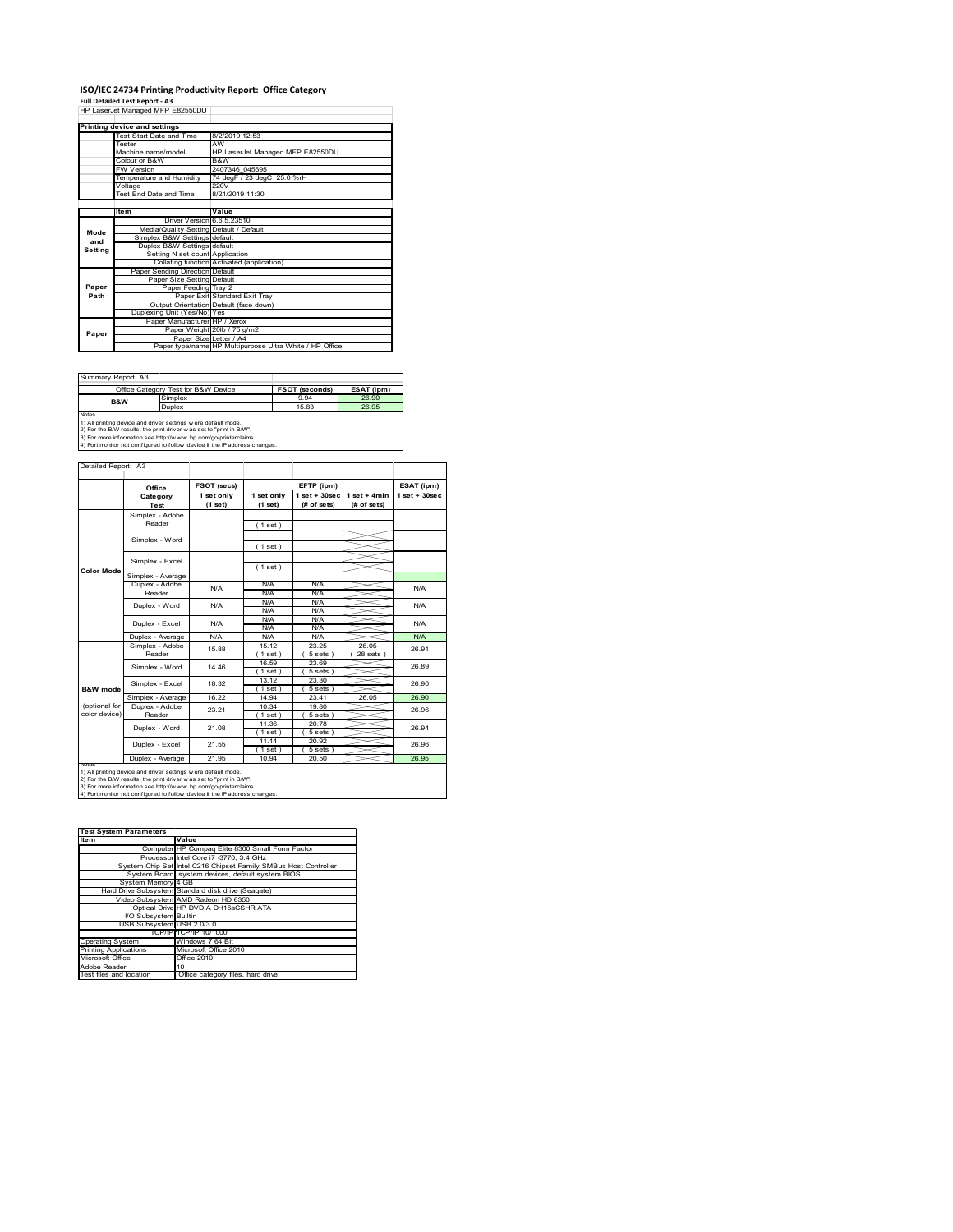## **ISO/IEC 24734 Printing Productivity Report: Office Category<br>Feature Performance Full Report - Office Feature Performance Test<br>HP LaserJet Managed MFP E82550DU |**

|         | Printing device and settings            |                                                         |
|---------|-----------------------------------------|---------------------------------------------------------|
|         | Test Start Date and Time                | 8/2/2019 12:53                                          |
|         | Tester                                  | AW                                                      |
|         | Machine name/model                      | HP LaserJet Managed MFP E82550DU                        |
|         | Colour or B&W                           | B&W                                                     |
|         | <b>FW Version</b>                       | 2407346 045695                                          |
|         | Temperature and Humidity                | 74 degF / 23 degC 25.0 %rH                              |
|         | Voltage                                 | 220V                                                    |
|         | Test End Date and Time                  | 8/21/2019 11:30                                         |
|         |                                         |                                                         |
|         | ltem                                    | Value                                                   |
|         | Driver Version 6.6.5.23510              |                                                         |
| Mode    | Media/Quality Setting Default / Default |                                                         |
| and     | Simplex B&W Settings default            |                                                         |
| Settina | Duplex B&W Settings default             |                                                         |
|         | Setting N set count Application         |                                                         |
|         |                                         | Collating function Activated (application)              |
|         | Paper Sending Direction Default         |                                                         |
|         | Paper Size Setting Default              |                                                         |
| Paper   | Paper Feeding Tray 2                    |                                                         |
| Path    |                                         | Paper Exit Standard Exit Trav                           |
|         |                                         | Output Orientation Default (face down)                  |
|         | Duplexing Unit (Yes/No) Yes             |                                                         |
|         | Paper Manufacturer HP / Xerox           |                                                         |
| Paper   |                                         | Paper Weight 20lb / 75 g/m2                             |
|         | Paper Size Letter / A4                  |                                                         |
|         |                                         | Paper type/name HP Multipurpose Ultra White / HP Office |

| <b>ISO Print Productivity Report: Feature Performance Test Summary</b>                                                                                                                                                                                                                      |                                                                    |      | <b>Feature Performance Ratio</b> |  |
|---------------------------------------------------------------------------------------------------------------------------------------------------------------------------------------------------------------------------------------------------------------------------------------------|--------------------------------------------------------------------|------|----------------------------------|--|
|                                                                                                                                                                                                                                                                                             | <b>Printing Modes</b><br>(Feature Adobe Reader - Office test file) |      |                                  |  |
|                                                                                                                                                                                                                                                                                             |                                                                    |      |                                  |  |
| A5, Landscape Feed, Simplex, Colour                                                                                                                                                                                                                                                         | Simplex                                                            |      |                                  |  |
| A5, Portrait Feed, Simplex, Colour                                                                                                                                                                                                                                                          | Simplex                                                            |      |                                  |  |
| Legal, Simplex, Colour                                                                                                                                                                                                                                                                      | Simplex                                                            |      |                                  |  |
| Legal, Duplex, Colour                                                                                                                                                                                                                                                                       | Duplex                                                             |      |                                  |  |
| A4, 1200 dpi, Simplex, Colour                                                                                                                                                                                                                                                               | Simplex                                                            |      |                                  |  |
| Letter, 1200 dpi, Simplex, Colour                                                                                                                                                                                                                                                           | Simplex                                                            |      |                                  |  |
| A4, General Office, Simplex, Colour                                                                                                                                                                                                                                                         | Simplex                                                            |      |                                  |  |
| Letter, General Office, Simplex, Colour                                                                                                                                                                                                                                                     | Simplex                                                            |      |                                  |  |
| A5, Landscape Feed, Simplex, B/W                                                                                                                                                                                                                                                            | Simplex                                                            | 106% | 100%                             |  |
| A5. Portrait Feed. Simplex. B/W                                                                                                                                                                                                                                                             | Simplex                                                            | 103% | 99%                              |  |
| Legal, Simplex, B/W                                                                                                                                                                                                                                                                         | Simplex                                                            | 66%  | 59%                              |  |
| Legal, Duplex, B/W                                                                                                                                                                                                                                                                          | Duplex                                                             | 57%  | 60%                              |  |
| A4, 1200 dpi, Simplex, B/W                                                                                                                                                                                                                                                                  | Simplex                                                            |      |                                  |  |
| Letter, 1200 dpi, Simplex, B/W                                                                                                                                                                                                                                                              | Simplex                                                            |      |                                  |  |
| A4, General Office, Simplex, B/W                                                                                                                                                                                                                                                            | Simplex                                                            |      |                                  |  |
| Letter, General Office, Simplex, B/W                                                                                                                                                                                                                                                        | Simplex                                                            |      |                                  |  |
| Notes<br>1) All printing device and driver settings w ere default mode.<br>2) Test conducted with 8-paper Office Feature Performance file.<br>3) For more information see http://www.hp.com/go/printerclaims.<br>4) Port monitor not configured to follow device if the IP address changes. |                                                                    |      |                                  |  |

| <b>Printing Modes</b>                               | <b>Base Printing Mode</b> |                     | <b>Feature Performance</b> |                                  |                                                |                                      |
|-----------------------------------------------------|---------------------------|---------------------|----------------------------|----------------------------------|------------------------------------------------|--------------------------------------|
| Feature Adobe Reader - Office<br>test file (8-page) | <b>FSOT</b><br>Base       | <b>ESAT</b><br>Base | 1 set<br>FSOT (secs)       | $1$ set $+30$ sec.<br>ESAT (ipm) | <b>FSOT (base)</b><br><b>FSOT</b><br>(feature) | <b>ESAT</b> (feature)<br>ESAT (base) |
| A5, Landscape Feed, Simplex, Colour                 |                           |                     |                            |                                  |                                                |                                      |
| A5, Portrait Feed, Simplex, Colour                  |                           |                     |                            |                                  |                                                |                                      |
| Legal, Simplex, Colour                              |                           |                     |                            |                                  |                                                |                                      |
| Legal, Duplex, Colour                               |                           |                     |                            |                                  |                                                |                                      |
| A4, 1200 dpi, Simplex, Colour                       |                           |                     |                            |                                  |                                                |                                      |
| Letter, 1200 dpi, Simplex, Colour                   |                           |                     |                            |                                  |                                                |                                      |
| A4, General Office, Simplex, Colour                 |                           |                     |                            |                                  |                                                |                                      |
| Letter, General Office, Simplex, Colour             |                           |                     |                            |                                  |                                                |                                      |
| A5. Landscape Feed. Simplex. B/W                    | 15.49                     | 50.41               | 14.63                      | 50.4                             | 106%                                           | 100%                                 |
| A5, Portrait Feed, Simplex, B/W                     | 15.49                     | 50.41               | 15.09                      | 50.1                             | 103%                                           | 99%                                  |
| Legal, Simplex, B/W                                 | 15.38                     | 50 41               | 23.32                      | 30.1                             | 66%                                            | 59%                                  |
| Legal, Duplex, B/W                                  | 15.38                     | 50 41               | 27.09                      | 30.3                             | 57%                                            | 60%                                  |
| A4, 1200 dpi, Simplex, B/W                          | 15.49                     | 50.41               |                            |                                  |                                                |                                      |
| Letter, 1200 dpi, Simplex, B/W                      | 15.38                     | 50.41               |                            |                                  |                                                |                                      |
| A4, General Office, Simplex, B/W                    | 1549                      | 50 41               |                            |                                  |                                                |                                      |
| Letter, General Office, Simplex, B/W                | 15.38                     | 50.41               |                            |                                  |                                                |                                      |

2) Test conducted w ith 8-paper Office Feature Performance file<br>3) For more information see http://w w w .hp.com/go/printerclaims.<br>4) Port monitor not configured to follow device if the IP address changes.

|               | <b>Test System Parameters</b> |                                                                 |
|---------------|-------------------------------|-----------------------------------------------------------------|
|               | Item                          | Value                                                           |
|               |                               | Computer HP Compaq Elite 8300 Small Form Factor                 |
|               |                               | Processor Intel Core i7 -3770, 3.4 GHz                          |
|               |                               | System Chip Set Intel C216 Chipset Family SMBus Host Controller |
|               |                               | System Board system devices, default system BIOS                |
| Test          | System Memory 4 GB            |                                                                 |
| <b>System</b> |                               | Hard Drive Subsystem Standard disk drive (Seagate)              |
|               |                               | Video Subsystem AMD Radeon HD 6350                              |
|               |                               | Optical Drive HP DVD A DH16aCSHR ATA                            |
|               | I/O Subsystem Builtin         |                                                                 |
|               | USB Subsystem USB 2.0/3.0     |                                                                 |
| VO.           |                               | TCP/IPITCP/IP 10/1000                                           |
|               | <b>Operating System</b>       | Windows 7 64 Bit                                                |
|               | <b>Printing Applications</b>  | Microsoft Office 2010                                           |
|               | Software Microsoft Office     | Office 2010                                                     |
|               | Adobe Reader                  | 10                                                              |
|               | Test files and location       | Office category files, hard drive                               |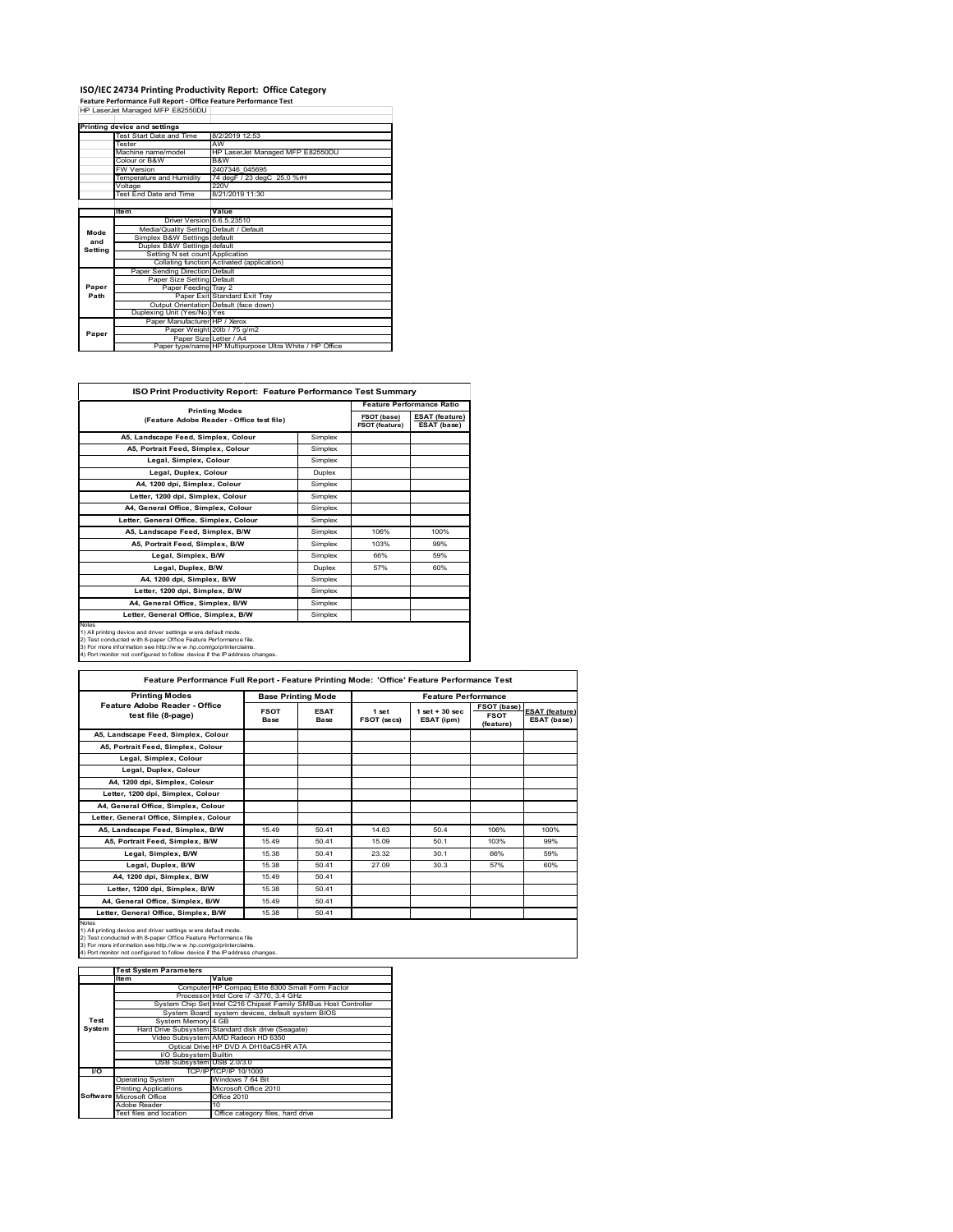### **ISO/IEC 17629 First Print Out Time Report: Office Category Full Detailed Test Report ‐ LETTER** HP LaserJet Managed MFP E82550DU

|            | III Lasciuctivianaged IVIII LUZUUDU |                                  |  |  |  |
|------------|-------------------------------------|----------------------------------|--|--|--|
|            | Printing device and settings        |                                  |  |  |  |
|            | Test Start Date and Time            | 8/2/2019 12:53                   |  |  |  |
|            | Tester                              | AW                               |  |  |  |
|            | Machine name/model                  | HP LaserJet Managed MFP E82550DU |  |  |  |
|            | Colour or B&W                       | B&W                              |  |  |  |
|            | <b>FW Version</b>                   | 2407346 045695                   |  |  |  |
|            | Configuration (options)             | Default                          |  |  |  |
|            | Controller                          | unknown                          |  |  |  |
|            | Printing device page count          | Not Specified                    |  |  |  |
|            | Printing supplies page count        | Not Specified                    |  |  |  |
|            | Temperature and Humidity            | 74 degF / 23 degC 25.0 %rH       |  |  |  |
|            | Voltage                             | 220V                             |  |  |  |
|            | Test End Date and Time              | 8/21/2019 11:30                  |  |  |  |
|            |                                     |                                  |  |  |  |
|            | <b>Item</b>                         | Value                            |  |  |  |
| Mode       | PDL and driver version              | 6.6.5.23510                      |  |  |  |
| and        | Print Quality mode                  | default                          |  |  |  |
| Setting    | <b>B&amp;W</b> settings             | default                          |  |  |  |
|            | Paper feed orientation              | Short Edge                       |  |  |  |
| Paper      | Paper type setting                  | default                          |  |  |  |
|            | Paper feeding                       | Standard cassette                |  |  |  |
|            | Paper exit                          | Standard exit tray               |  |  |  |
| Paper Path | Output orientation                  | default (face up or face down)   |  |  |  |

**FPOT from Ready (seconds)** Simplex **ISO First Page Out Time Summary Report: Office Category** rt: **Letter B&W**

**Duplex**<br>Notes<br>1) All printing device and driver settings were default mode.<br>2) For the BM results, the print driver was set to "print in BM".<br>4) For more information see http://www.hp.com/golprinterclaims.<br>4) Port monitor

|                                                                 |                                                                                                                                                                                                                                                                                                                                                                                                             | ISO First Page Out Time Report: Office Category |                                   |                                   |                            |                   |            |
|-----------------------------------------------------------------|-------------------------------------------------------------------------------------------------------------------------------------------------------------------------------------------------------------------------------------------------------------------------------------------------------------------------------------------------------------------------------------------------------------|-------------------------------------------------|-----------------------------------|-----------------------------------|----------------------------|-------------------|------------|
| <b>Detailed Report: LETTER</b>                                  |                                                                                                                                                                                                                                                                                                                                                                                                             | Word<br>(seconds)                               | Excel<br>(seconds)                | Adobe<br>Reader<br>(seconds)      | Average<br>(seconds)       | <b>Delay Time</b> |            |
|                                                                 | FPOT from Ready - Simplex                                                                                                                                                                                                                                                                                                                                                                                   |                                                 |                                   |                                   |                            |                   |            |
|                                                                 | FPOT from Ready - Duplex                                                                                                                                                                                                                                                                                                                                                                                    |                                                 |                                   |                                   |                            |                   |            |
| <b>Color Mode</b>                                               | FPOT from Sleep - Simplex                                                                                                                                                                                                                                                                                                                                                                                   |                                                 |                                   | N/A                               |                            |                   |            |
|                                                                 | Recovery Time                                                                                                                                                                                                                                                                                                                                                                                               |                                                 |                                   |                                   |                            |                   |            |
|                                                                 | FPOT from Off - Simplex                                                                                                                                                                                                                                                                                                                                                                                     |                                                 |                                   |                                   |                            |                   |            |
|                                                                 | Warm-up Time                                                                                                                                                                                                                                                                                                                                                                                                |                                                 |                                   |                                   |                            |                   |            |
|                                                                 | FPOT from Ready - Simplex                                                                                                                                                                                                                                                                                                                                                                                   | 6.15                                            | 6.26                              | 6.68                              | 6.37                       | 20 Seconds        |            |
|                                                                 | FPOT from Ready - Duplex                                                                                                                                                                                                                                                                                                                                                                                    |                                                 |                                   |                                   |                            |                   |            |
| <b>B&amp;W Mode</b>                                             | FPOT from Sleep - Simplex                                                                                                                                                                                                                                                                                                                                                                                   |                                                 |                                   | 39.06                             |                            | 76 Minutes        |            |
|                                                                 | Recovery Time                                                                                                                                                                                                                                                                                                                                                                                               |                                                 |                                   | 324                               |                            |                   |            |
|                                                                 |                                                                                                                                                                                                                                                                                                                                                                                                             |                                                 |                                   |                                   |                            |                   |            |
|                                                                 | FPOT from Off - Simplex                                                                                                                                                                                                                                                                                                                                                                                     |                                                 |                                   | 175 15                            |                            |                   |            |
|                                                                 | Warm-up Time                                                                                                                                                                                                                                                                                                                                                                                                |                                                 |                                   | 168.47                            |                            |                   |            |
| Notes<br><b>HP Data Table</b><br><b>Detailed Report: LETTER</b> | 1) All printing device and driver settings w ere default mode.<br>2) For the B/W results, the print driver was set to "print in B/W".<br>3) For more information see http://www.hp.com/go/printerclaims.<br>4) Port monitor not configured to follow device if the IP address changes.<br>5) Page counts w ere collected after completion of the tests.<br>6) Details for FPOT from Sleep are show n below. |                                                 |                                   |                                   |                            |                   |            |
|                                                                 |                                                                                                                                                                                                                                                                                                                                                                                                             | <b>FPOT Avg</b><br>(se cs)                      | FPOT (secs)<br><b>Iteration 1</b> | FPOT (secs)<br><b>Iteration 2</b> | FPOT (secs)<br>Iteration 3 | Application       | Delay Time |
| Color Mode                                                      | FPOT from Sleep                                                                                                                                                                                                                                                                                                                                                                                             | N/A                                             | N/A                               | N/A                               | N/A                        | Adobe Reader      |            |
|                                                                 | FPOT from Sleep (15 minutes)<br>HP/Non ISO Test                                                                                                                                                                                                                                                                                                                                                             | N/A                                             | N/A                               | N/A                               | N/A                        | Adobe Reader      |            |
| <b>B&amp;W Mode</b>                                             | FPOT from Sleep                                                                                                                                                                                                                                                                                                                                                                                             | 39.06                                           | 38.75                             | 39.36                             | N/A                        | Adobe Reader      | 76 Minutes |

1tem Value<br>Computer HP Compaq Elite 8300 Small Form Factor<br>Processor Intel Core in -3770, 3.4 GHz<br>System Chip Set Intel C216 Chipset Family SMBus Host Controller<br>System Board system devices, default system BIOS <del>Fostem Chip Set</del><br>System Board<br>System Memory<br>Hard Drive Subsystem<br>Hideo Subsystem Hard Drive Subsystem Standard disk drive (Seagate) Video Subsystem AMD Radeon HD 6350 Optical Drive HP DVD A DH16aCSHR ATA Subsystem Builtin USB Subsystem USB 2.0/3.0 Operating System Windows 7 Business/Ultimate, 64 bit, Build 7601, SP 1 Microsoft Office 2010 SP2 Adobe Reader 10.1.4 Print Driver 6.6.5.23510 **Test System Software Test System Para Printing Device Connection** TCP/IP 10/1000 inting Applications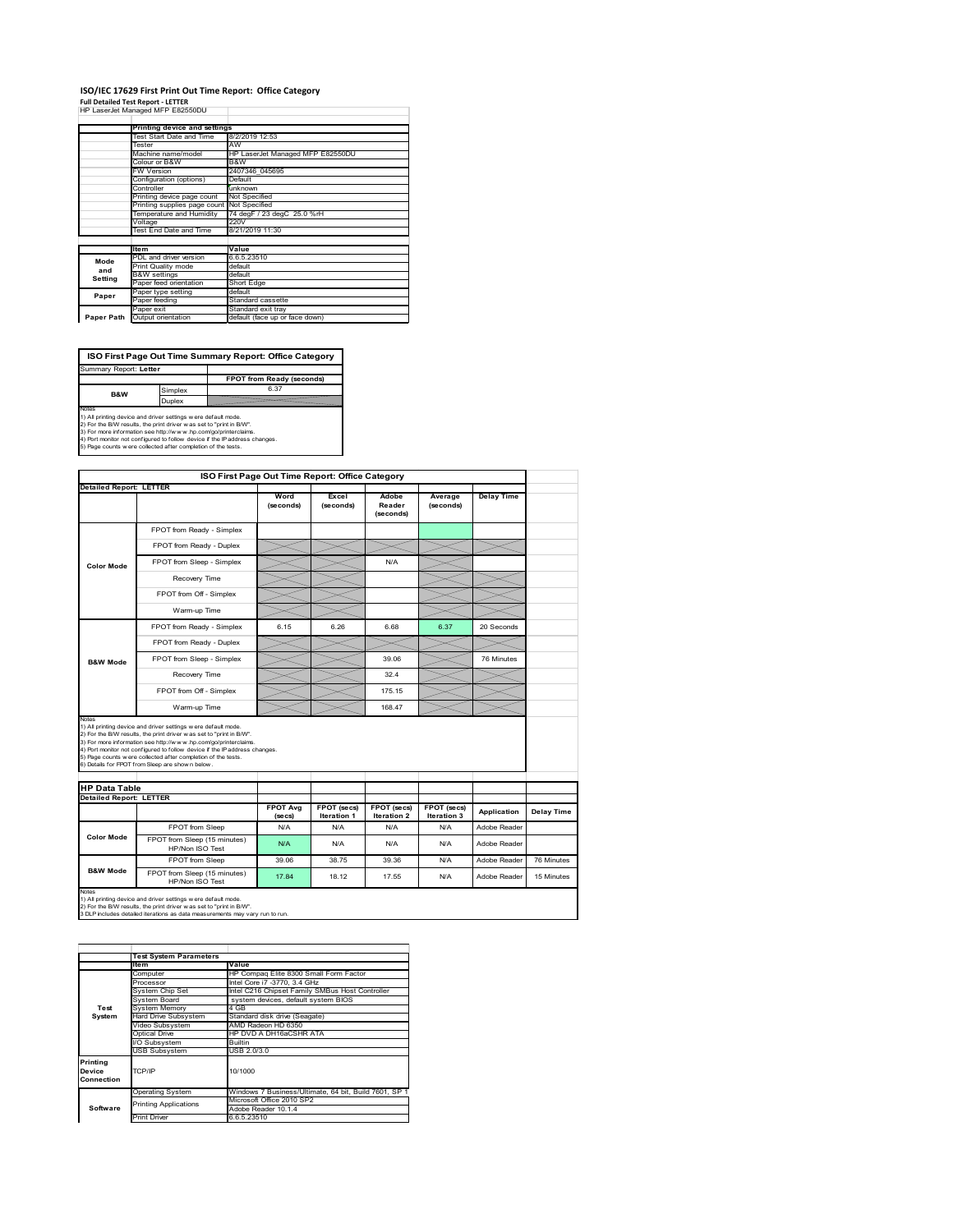#### **ISO/IEC 17629 First Print Out Time Report: Office Category**  $\overline{1}$

| Full Detailed Test Report - A4   |  |
|----------------------------------|--|
| HP LaserJet Managed MFP E82550DU |  |

|            | Printing device and settings    |                                  |  |  |  |
|------------|---------------------------------|----------------------------------|--|--|--|
|            | <b>Test Start Date and Time</b> | 8/2/2019 12:53                   |  |  |  |
|            | Tester                          | AW                               |  |  |  |
|            | Machine name/model              | HP LaserJet Managed MFP E82550DU |  |  |  |
|            | Colour or B&W                   | B&W                              |  |  |  |
|            | FW Version                      | 2407346 045695                   |  |  |  |
|            | Configuration (options)         | Default                          |  |  |  |
|            | Controller                      | unknown                          |  |  |  |
|            | Printing device page count      | Not Specified                    |  |  |  |
|            | Printing supplies page count    | Not Specified                    |  |  |  |
|            | Temperature and Humidity        | 74 degF / 23 degC 25.0 %rH       |  |  |  |
|            | Voltage                         | 220V                             |  |  |  |
|            | Test End Date and Time          | 8/21/2019 11:30                  |  |  |  |
|            |                                 |                                  |  |  |  |
|            | <b>Item</b>                     | Value                            |  |  |  |
| Mode       | PDL and driver version          | 6.6.5.23510                      |  |  |  |
| and        | Print Quality mode              | default                          |  |  |  |
| Setting    | <b>B&amp;W</b> settings         | default                          |  |  |  |
|            | Paper feed orientation          | Short Edge                       |  |  |  |
| Paper      | Paper type setting              | default                          |  |  |  |
|            | Paper feeding                   | Standard cassette                |  |  |  |
|            | Paper exit                      | Standard exit tray               |  |  |  |
| Paper Path | Output orientation              | default (face up or face down)   |  |  |  |

**ISO First Page Out Time Summary Report: Office Category**

**FPOT from Ready (seconds)** Simplex 6.38 Duplex Notes<br>1) All printing device and driver settings were default mode.<br>2) For the BAV results, the print driver was set to "print in BAV".<br>3) For more information see http://www.hp.com/golprinterclaims.<br>4) Port monitor not co Summary Report: A4 **B&W**

|                                             | ISO First Page Out Time Report: Office Category                                                                                                                                                                                                                                                                                                                                                             |                   |                    |                              |                      |                   |            |
|---------------------------------------------|-------------------------------------------------------------------------------------------------------------------------------------------------------------------------------------------------------------------------------------------------------------------------------------------------------------------------------------------------------------------------------------------------------------|-------------------|--------------------|------------------------------|----------------------|-------------------|------------|
| <b>Detailed Report: A4</b>                  |                                                                                                                                                                                                                                                                                                                                                                                                             | Word<br>(seconds) | Excel<br>(seconds) | Adobe<br>Reader<br>(seconds) | Average<br>(seconds) | <b>Delay Time</b> |            |
|                                             | FPOT from Ready - Simplex                                                                                                                                                                                                                                                                                                                                                                                   |                   |                    |                              |                      |                   |            |
|                                             | FPOT from Ready - Duplex                                                                                                                                                                                                                                                                                                                                                                                    |                   |                    |                              |                      |                   |            |
| <b>Color Mode</b>                           | FPOT from Sleep - Simplex                                                                                                                                                                                                                                                                                                                                                                                   |                   |                    | N/A                          |                      |                   |            |
|                                             | Recovery Time                                                                                                                                                                                                                                                                                                                                                                                               |                   |                    |                              |                      |                   |            |
|                                             | FPOT from Off - Simplex                                                                                                                                                                                                                                                                                                                                                                                     |                   |                    |                              |                      |                   |            |
|                                             | Warm-up Time                                                                                                                                                                                                                                                                                                                                                                                                |                   |                    |                              |                      |                   |            |
|                                             | FPOT from Ready - Simplex                                                                                                                                                                                                                                                                                                                                                                                   | 6.11              | 6.30               | 6.71                         | 6.38                 | 20 Seconds        |            |
|                                             | FPOT from Ready - Duplex                                                                                                                                                                                                                                                                                                                                                                                    |                   |                    |                              |                      |                   |            |
| <b>B&amp;W Mode</b>                         | FPOT from Sleep - Simplex                                                                                                                                                                                                                                                                                                                                                                                   |                   |                    | 40.58                        |                      | 76 Minutes        |            |
|                                             | Recovery Time                                                                                                                                                                                                                                                                                                                                                                                               |                   |                    | 33.9                         |                      |                   |            |
|                                             | FPOT from Off - Simplex                                                                                                                                                                                                                                                                                                                                                                                     |                   |                    | 174 80                       |                      |                   |            |
|                                             | Warm-up Time                                                                                                                                                                                                                                                                                                                                                                                                |                   |                    | 168.09                       |                      |                   |            |
| <b>HP Data Table</b><br>Detailed Report: A4 | 1) All printing device and driver settings w ere default mode.<br>2) For the B/W results, the print driver was set to "print in B/W".<br>3) For more information see http://www.hp.com/go/printerclaims.<br>4) Port monitor not configured to follow device if the IP address changes.<br>5) Page counts w ere collected after completion of the tests.<br>6) Details for FPOT from Sleep are show n below. | <b>FPOT Avg</b>   | FPOT (secs)        | FPOT (secs)                  | FPOT (secs)          | Application       | Delay Time |
|                                             |                                                                                                                                                                                                                                                                                                                                                                                                             | (se cs)           | Iteration 1        | Iteration 2                  | Iteration 3          |                   |            |
|                                             |                                                                                                                                                                                                                                                                                                                                                                                                             | N/A               | N/A                | N/A                          | N/A                  | Adobe Reader      |            |
| <b>Color Mode</b>                           | FPOT from Sleep                                                                                                                                                                                                                                                                                                                                                                                             |                   |                    |                              |                      |                   |            |
|                                             | FPOT from Sleep (15 minutes)<br>HP/Non ISO Test                                                                                                                                                                                                                                                                                                                                                             | N/A               | N/A                | N/A                          | N/A                  | Adobe Reader      |            |
| <b>B&amp;W Mode</b>                         | FPOT from Sleep                                                                                                                                                                                                                                                                                                                                                                                             | 40.58             | 40.38              | 40.78                        | N/A                  | Adobe Reader      | 76 Minutes |

|            | <b>Test System Parameters</b> |                                                       |  |  |
|------------|-------------------------------|-------------------------------------------------------|--|--|
|            | <b>Item</b>                   | Value                                                 |  |  |
|            | Computer                      | HP Compag Elite 8300 Small Form Factor                |  |  |
|            | Processor                     | Intel Core i7 -3770, 3.4 GHz                          |  |  |
|            | System Chip Set               | Intel C216 Chipset Family SMBus Host Controller       |  |  |
|            | System Board                  | system devices, default system BIOS                   |  |  |
| Test       | <b>System Memory</b>          | 4 GB                                                  |  |  |
| System     | Hard Drive Subsystem          | Standard disk drive (Seagate)                         |  |  |
|            | Video Subsystem               | AMD Radeon HD 6350                                    |  |  |
|            | Optical Drive                 | HP DVD A DH16aCSHR ATA                                |  |  |
|            | VO Subsystem                  | <b>Builtin</b>                                        |  |  |
|            | <b>USB Subsystem</b>          | USB 2.0/3.0                                           |  |  |
| Printing   |                               |                                                       |  |  |
| Device     | TCP/IP                        | 10/1000                                               |  |  |
| Connection |                               |                                                       |  |  |
|            |                               | Windows 7 Business/Ultimate, 64 bit, Build 7601, SP 1 |  |  |
|            | <b>Operating System</b>       |                                                       |  |  |
|            | <b>Printing Applications</b>  | Microsoft Office 2010 SP2                             |  |  |
| Software   |                               | Adobe Reader 10.1.4                                   |  |  |
|            | <b>Print Driver</b>           | 6.6.5.23510                                           |  |  |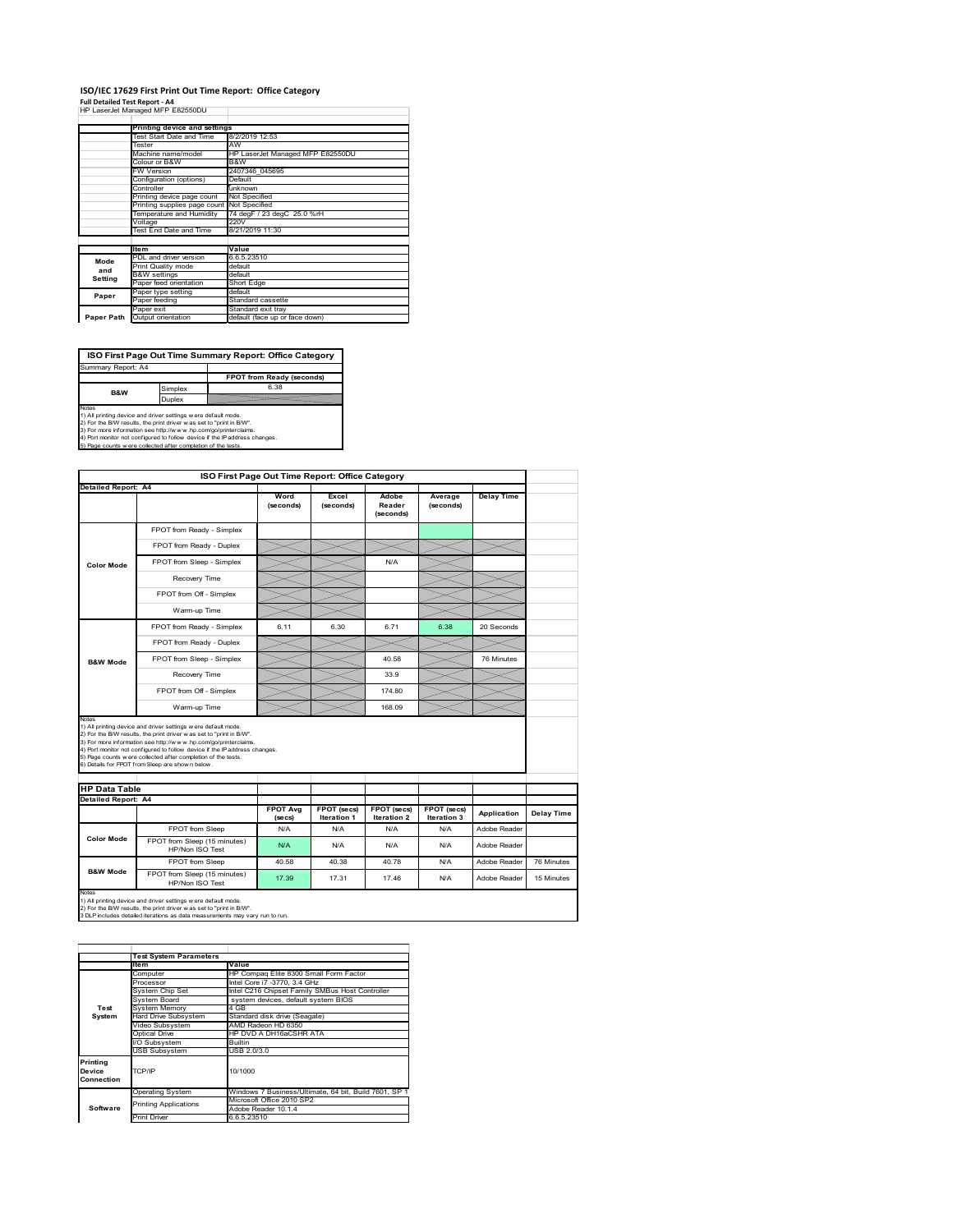### **ISO/IEC 29183 Copy Productivity Report**

### **Full Detailed Test Report ‐ LETTER**

|       | HP LaserJet Managed MFP E82550DU         |                                                     |  |  |
|-------|------------------------------------------|-----------------------------------------------------|--|--|
|       |                                          |                                                     |  |  |
|       | <b>Machine Setup Information</b>         |                                                     |  |  |
|       | Test Start Date and Time 8/13/2019 11:24 |                                                     |  |  |
|       | Tester <b>I</b> AW                       |                                                     |  |  |
|       |                                          | Machine name/model HP LaserJet Managed MFP E82550DU |  |  |
|       | Colour or B&W B&W                        |                                                     |  |  |
|       |                                          | FW Version 2407346 045695                           |  |  |
|       | Configuration (options) Not Specified    |                                                     |  |  |
|       |                                          | Temperature and Humidity 74 degF / 23 degC 25.0 %rH |  |  |
|       | Test End Date and Time: 8/21/2019 14:18  |                                                     |  |  |
|       |                                          |                                                     |  |  |
|       | Pre-set Item                             | <b>Pre-set Value</b>                                |  |  |
|       | <b>Output Resolution Default</b>         |                                                     |  |  |
|       | Output Quality Default                   |                                                     |  |  |
| Mode  |                                          | Copying Mode Colour for Colour and B&W for B&W      |  |  |
|       | Auto Density Adjustment Default          |                                                     |  |  |
|       |                                          | Collating function Set in Control Panel             |  |  |
| Paper | Paper Sending Direction Default          |                                                     |  |  |
|       | Paper Type Setting Default               |                                                     |  |  |
| Paper | Paper Feeding Tray 2                     |                                                     |  |  |
|       | Paper Exit Default                       |                                                     |  |  |

| raper<br>Path    | Paper Exit Default               |                                                         |
|------------------|----------------------------------|---------------------------------------------------------|
|                  |                                  | Face Up Exit Default (face down)                        |
|                  | <b>Fixing Capability Default</b> |                                                         |
| <b>Temporary</b> | Image Quality Stability Default  |                                                         |
| Stop             | Capacity of Paper Default        |                                                         |
|                  | Others None                      |                                                         |
|                  |                                  |                                                         |
|                  | Paper Manufacturer HP / Xerox    |                                                         |
| Paper            |                                  | Paper Weight 20lb / 75 g/m2                             |
|                  | Paper Size Letter / A4           |                                                         |
|                  |                                  | Paper type/name HP Multipurpose Ultra White / HP Office |

| Summary Report: Letter |              |             |
|------------------------|--------------|-------------|
|                        |              |             |
|                        | <b>sFCOT</b> | sESAT (ipm) |
| <b>B&amp;W</b>         | 4.95         | 50.41       |
| <b>Notes</b>           |              |             |

First Copy Out and Copy Speed measured using ISO/IEC 29183, excludes first set of test documents. For more information see http://w w w .hp.com/go/printerclaims. Exact speed varies depending on the system configuration and document.

Only Target A w as used, all test documents have the same Saturated throughput. Reference ISO/IEC29183:2010 Clause 5, Sections 5.3.1 and 5.3.2

| Detailed Report: LETTER |               |              |       |             |                |             |  |
|-------------------------|---------------|--------------|-------|-------------|----------------|-------------|--|
|                         |               |              |       | sEFTP (ipm) |                |             |  |
|                         | <b>Target</b> | sFCOT (secs) | 1copy | 1copy+30sec | 1copy+4minutes | sESAT (ipm) |  |
|                         | A             | 4.95         | 12.13 | 43.96       | 49.00          | 50.41       |  |
|                         |               |              |       | 28 sets     | 210 sets       |             |  |
|                         | B             |              |       |             |                |             |  |
|                         |               |              |       |             |                |             |  |
| <b>B&amp;W</b>          | $\mathsf{C}$  |              |       |             |                |             |  |
|                         |               |              |       |             |                |             |  |
|                         | D             |              |       |             |                |             |  |
|                         |               |              |       |             |                |             |  |
| $\overline{a}$          | Average       | 4.95         | 12.13 | 43.96       | 49.00          | 50.41       |  |

#### Notes

First Copy Out and Copy Speed measured using ISO/IEC 29183, excludes first set of test documents. For more information see http://w w w .hp.com/go/printerclaims. Exact speed varies depending on the system configuration and document. Only Target A w as used, all test documents have the same Saturated throughput. Reference ISO/IEC29183:2010 Clause 5, Sections 5.3.1 and 5.3.2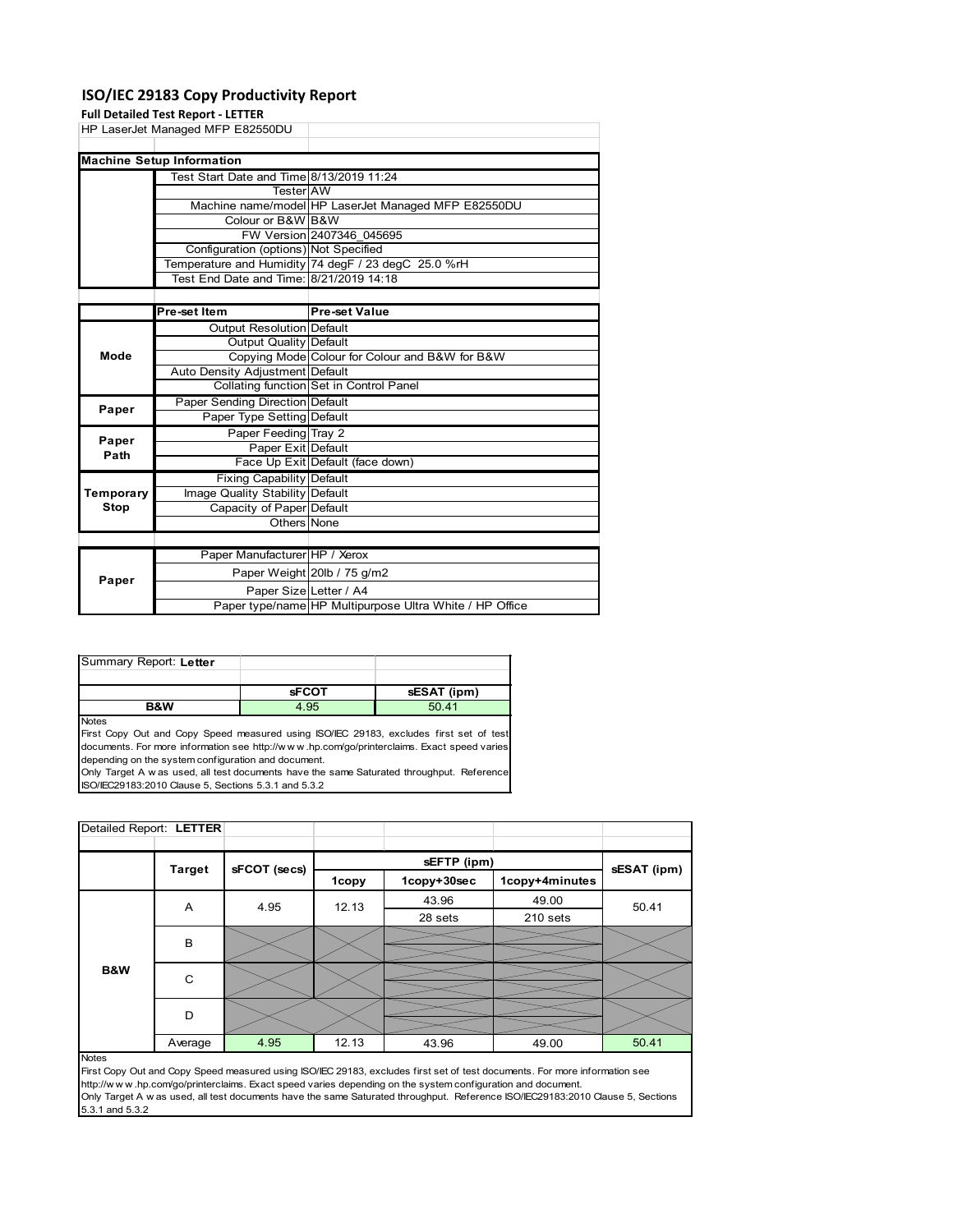### **ISO/IEC 29183 Copy Productivity Report**

### **Full Detailed Test Report ‐ A4**

|      | HP LaserJet Managed MFP E82550DU         |                                                     |  |  |
|------|------------------------------------------|-----------------------------------------------------|--|--|
|      | <b>Machine Setup Information</b>         |                                                     |  |  |
|      | Test Start Date and Time 8/13/2019 11:24 |                                                     |  |  |
|      | <b>Tester</b> AW                         |                                                     |  |  |
|      |                                          | Machine name/model HP LaserJet Managed MFP E82550DU |  |  |
|      | Colour or B&W B&W                        |                                                     |  |  |
|      |                                          | FW Version 2407346 045695                           |  |  |
|      | Configuration (options) Not Specified    |                                                     |  |  |
|      |                                          | Temperature and Humidity 74 degF / 23 degC 25.0 %rH |  |  |
|      | Test End Date and Time: 8/21/2019 14:18  |                                                     |  |  |
|      |                                          |                                                     |  |  |
|      | <b>Pre-set Item</b>                      | <b>Pre-set Value</b>                                |  |  |
|      | <b>Output Resolution Default</b>         |                                                     |  |  |
|      | <b>Output Quality Default</b>            |                                                     |  |  |
| Mode |                                          | Copying Mode Colour for Colour and B&W for B&W      |  |  |
|      |                                          |                                                     |  |  |

|           | Auto Density Adjustment Default  |                                                         |
|-----------|----------------------------------|---------------------------------------------------------|
|           |                                  | Collating function Set in Control Panel                 |
| Paper     | Paper Sending Direction Default  |                                                         |
|           | Paper Type Setting Default       |                                                         |
| Paper     | Paper Feeding Tray 2             |                                                         |
| Path      | Paper Exit Default               |                                                         |
|           |                                  | Face Up Exit Default (face down)                        |
|           | <b>Fixing Capability Default</b> |                                                         |
| Temporary | Image Quality Stability Default  |                                                         |
| Stop      | Capacity of Paper Default        |                                                         |
|           | Others None                      |                                                         |
|           |                                  |                                                         |
|           | Paper Manufacturer HP / Xerox    |                                                         |
| Paper     |                                  | Paper Weight 20lb / 75 g/m2                             |
|           | Paper Size Letter / A4           |                                                         |
|           |                                  | Paper type/name HP Multipurpose Ultra White / HP Office |

| <b>B&amp;W</b>     | 4.58         | 50.40       |
|--------------------|--------------|-------------|
|                    | <b>SFCOT</b> | sESAT (ipm) |
|                    |              |             |
| Summary Report: A4 |              |             |

Notes First Copy Out and Copy Speed measured using ISO/IEC 29183, excludes first set of test documents. For more information see http://w w w .hp.com/go/printerclaims. Exact speed varies depending on the system configuration and document.

Only Target A w as used, all test documents have the same Saturated throughput. Reference ISO/IEC29183:2010 Clause 5, Sections 5.3.1 and 5.3.2

| Detailed Report: A4 |               |              |       |             |                |             |  |
|---------------------|---------------|--------------|-------|-------------|----------------|-------------|--|
|                     |               |              |       | sEFTP (ipm) |                |             |  |
|                     | <b>Target</b> | sFCOT (secs) | 1copy | 1copy+30sec | 1copy+4minutes | sESAT (ipm) |  |
|                     | A             | 4.58         | 13.23 | 43.93       | 49.47          | 50.40       |  |
|                     |               |              |       | 28 sets     | 209 sets       |             |  |
|                     | B             |              |       |             |                |             |  |
|                     |               |              |       |             |                |             |  |
| <b>B&amp;W</b>      |               | C            |       |             |                |             |  |
|                     |               |              |       |             |                |             |  |
|                     | D             |              |       |             |                |             |  |
|                     |               |              |       |             |                |             |  |
|                     | Average       | 4.58         | 13.23 | 43.93       | 49.47          | 50.40       |  |
| <b>Notes</b>        |               |              |       |             |                |             |  |

First Copy Out and Copy Speed measured using ISO/IEC 29183, excludes first set of test documents. For more information see http://w w w .hp.com/go/printerclaims. Exact speed varies depending on the system configuration and document. Only Target A w as used, all test documents have the same Saturated throughput. Reference ISO/IEC29183:2010 Clause 5, Sections 5.3.1 and 5.3.2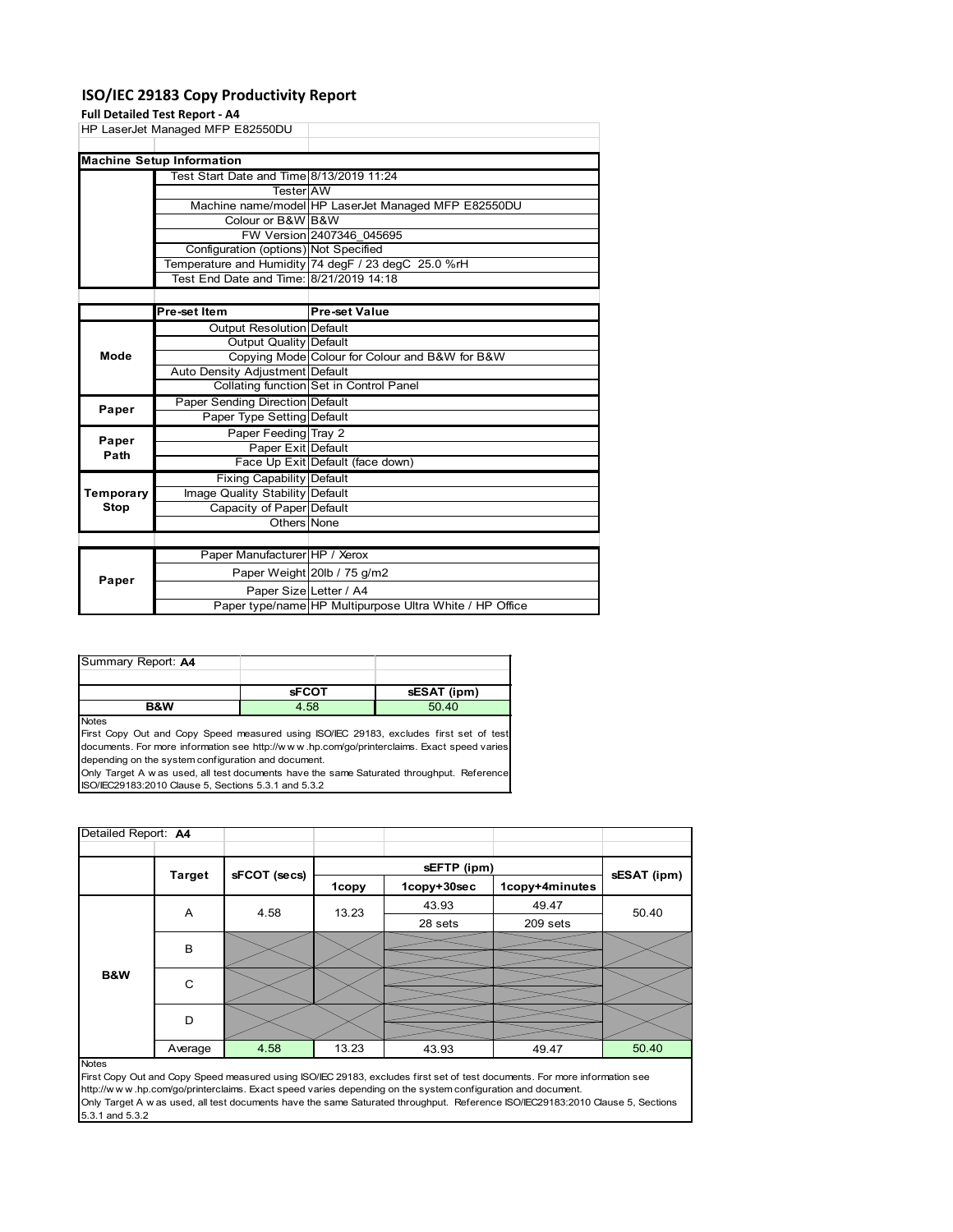## **ISO/IEC 24735 Copy Productivity Report**

**Full Detailed Test Report ‐ LETTER**

| <b>Machine Setup Information</b>         |                                                                 |  |  |  |  |  |  |
|------------------------------------------|-----------------------------------------------------------------|--|--|--|--|--|--|
| Test Start Date and Time 8/12/2019 17:04 |                                                                 |  |  |  |  |  |  |
| TesterIAW                                |                                                                 |  |  |  |  |  |  |
|                                          | Machine name/model HP LaserJet Managed MFP E82550DU             |  |  |  |  |  |  |
| Colour or B&W B&W                        |                                                                 |  |  |  |  |  |  |
|                                          | FW Version 2407346 045695                                       |  |  |  |  |  |  |
| Configuration (options) Not Specified    |                                                                 |  |  |  |  |  |  |
|                                          | Temperature and Humidity 74 degF / 23 degC 25.0 %rH             |  |  |  |  |  |  |
| Test End Date and Time: 8/21/2019 15:29  |                                                                 |  |  |  |  |  |  |
|                                          |                                                                 |  |  |  |  |  |  |
| Pre-set Item                             | Pre-set Value                                                   |  |  |  |  |  |  |
| <b>Output Resolution Default</b>         |                                                                 |  |  |  |  |  |  |
| Output Quality Default                   |                                                                 |  |  |  |  |  |  |
| Copying Mode Default                     |                                                                 |  |  |  |  |  |  |
| Auto Density Adjustment Default          |                                                                 |  |  |  |  |  |  |
|                                          | Collating function Activated (if not activated in default mode) |  |  |  |  |  |  |
| Paper Sending Direction Default          |                                                                 |  |  |  |  |  |  |
| Paper Type Setting Default               |                                                                 |  |  |  |  |  |  |
|                                          | Paper Feeding Standard cassette                                 |  |  |  |  |  |  |
|                                          | Paper Exit Standard exit tray                                   |  |  |  |  |  |  |
| Face Up Exit Default                     |                                                                 |  |  |  |  |  |  |
| <b>Fixing Capability Default</b>         |                                                                 |  |  |  |  |  |  |
| Image Quality Stability Default          |                                                                 |  |  |  |  |  |  |
| Capacity of Paper Default                |                                                                 |  |  |  |  |  |  |
|                                          | Others Default                                                  |  |  |  |  |  |  |
|                                          |                                                                 |  |  |  |  |  |  |
| Paper Manufacturer HP / Xerox            |                                                                 |  |  |  |  |  |  |
|                                          | Paper Weight 20lb / 75 g/m2                                     |  |  |  |  |  |  |
| Paper Size Letter / A4                   |                                                                 |  |  |  |  |  |  |

| <b>ISO/IEC 24735 Copy Productivity Report</b> |         |                                                     |            |                  |                  |                 |  |
|-----------------------------------------------|---------|-----------------------------------------------------|------------|------------------|------------------|-----------------|--|
| Detailed Report: LETTER                       |         |                                                     |            |                  |                  |                 |  |
|                                               | Copying | FSOT (secs)                                         |            | EFTP (ipm)       |                  | ESAT (ipm)      |  |
|                                               | Mode    | 1 set only                                          | 1 set only | 1 set + $30$ sec | 1 set + $4min$   | $1$ set + 30sec |  |
|                                               | 1:1     |                                                     | (1 set)    |                  |                  |                 |  |
| <b>Color Mode</b>                             | 1:2     |                                                     | (1 set)    |                  |                  |                 |  |
|                                               | 2:2     |                                                     | $(1$ set)  |                  |                  |                 |  |
| <b>B&amp;W</b> mode                           | 1:1     | 11.98                                               | 20.04      | 43.73<br>8 sets  | 49.18<br>52 sets | 50.43           |  |
|                                               | 1:2     | 18.50                                               | 12.96      | 37.36<br>8 sets  |                  | 50.48           |  |
|                                               | 2:2     | 18.07                                               | 13.26      | 37.36<br>8 sets  |                  | 50.48           |  |
| <b>Notes</b>                                  |         | Reports located: http://www.hp.com/go/printerclaims |            |                  |                  |                 |  |

Reports located: http://w w w .hp.com/go/printerclaims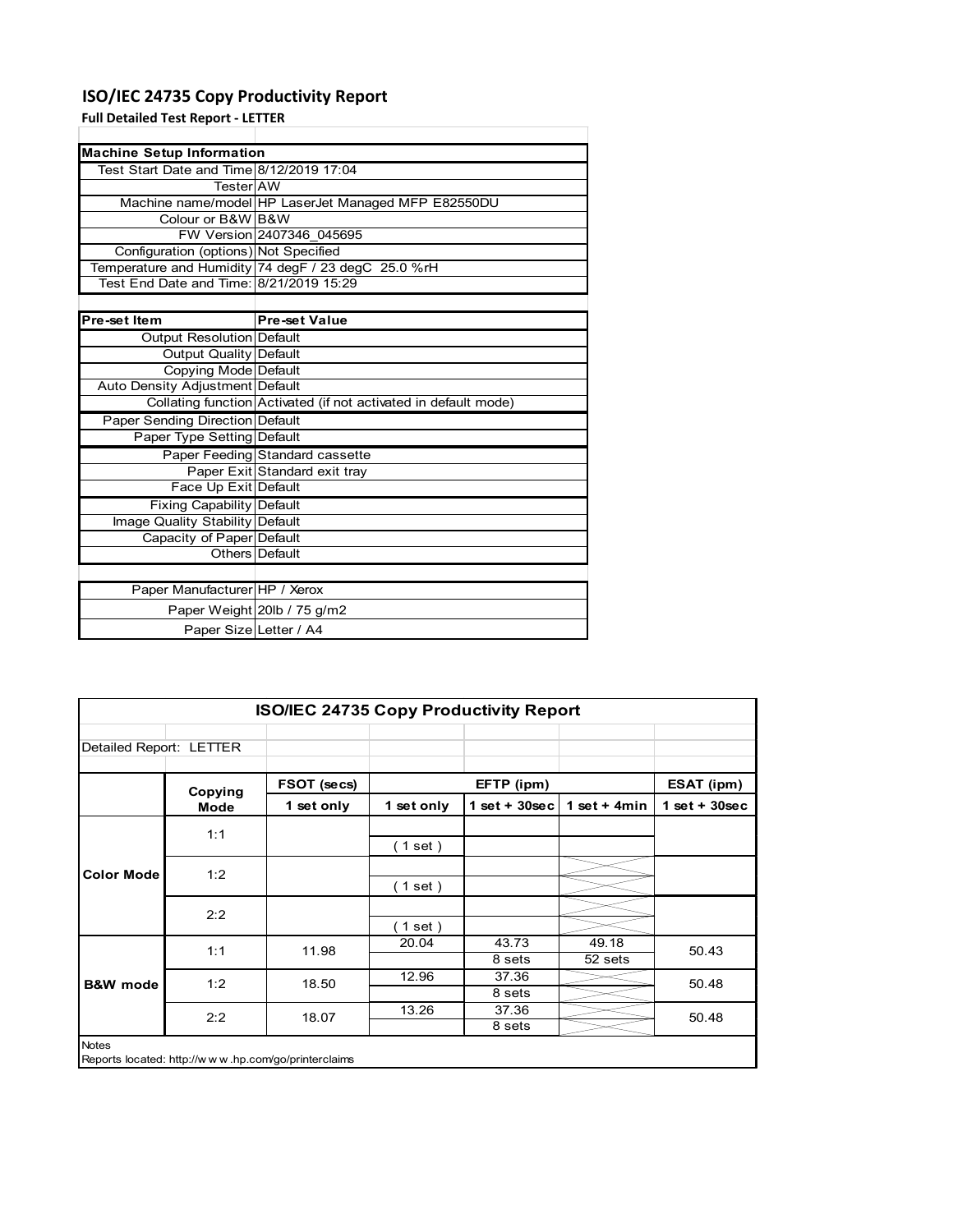## **ISO/IEC 24735 Copy Productivity Report**

**Full Detailed Test Report ‐ A4**

| <b>Machine Setup Information</b>         |                                                                 |  |  |  |  |
|------------------------------------------|-----------------------------------------------------------------|--|--|--|--|
| Test Start Date and Time 8/12/2019 17:04 |                                                                 |  |  |  |  |
| TesterIAW                                |                                                                 |  |  |  |  |
|                                          | Machine name/model HP LaserJet Managed MFP E82550DU             |  |  |  |  |
| Colour or B&W B&W                        |                                                                 |  |  |  |  |
|                                          | FW Version 2407346 045695                                       |  |  |  |  |
| Configuration (options) Not Specified    |                                                                 |  |  |  |  |
|                                          | Temperature and Humidity 74 degF / 23 degC 25.0 %rH             |  |  |  |  |
| Test End Date and Time: 8/21/2019 15:29  |                                                                 |  |  |  |  |
|                                          |                                                                 |  |  |  |  |
| Pre-set Item                             | <b>Pre-set Value</b>                                            |  |  |  |  |
| Output Resolution Default                |                                                                 |  |  |  |  |
| <b>Output Quality Default</b>            |                                                                 |  |  |  |  |
| Copying Mode Default                     |                                                                 |  |  |  |  |
| Auto Density Adjustment Default          |                                                                 |  |  |  |  |
|                                          | Collating function Activated (if not activated in default mode) |  |  |  |  |
| Paper Sending Direction Default          |                                                                 |  |  |  |  |
| Paper Type Setting Default               |                                                                 |  |  |  |  |
|                                          | Paper Feeding Standard cassette                                 |  |  |  |  |
|                                          | Paper Exit Standard exit tray                                   |  |  |  |  |
| Face Up Exit Default                     |                                                                 |  |  |  |  |
| <b>Fixing Capability Default</b>         |                                                                 |  |  |  |  |
| Image Quality Stability Default          |                                                                 |  |  |  |  |
| Capacity of Paper Default                |                                                                 |  |  |  |  |
|                                          | Others Default                                                  |  |  |  |  |
|                                          |                                                                 |  |  |  |  |
| Paper Manufacturer HP / Xerox            |                                                                 |  |  |  |  |
|                                          | Paper Weight 20lb / 75 g/m2                                     |  |  |  |  |
| Paper Size Letter / A4                   |                                                                 |  |  |  |  |

| ISO/IEC 24735 Copy Productivity Report |         |                                                     |            |                 |                  |                 |
|----------------------------------------|---------|-----------------------------------------------------|------------|-----------------|------------------|-----------------|
| Detailed Report: A4                    |         |                                                     |            |                 |                  |                 |
|                                        | Copying | FSOT (secs)                                         |            | EFTP (ipm)      |                  | ESAT (ipm)      |
|                                        | Mode    | 1 set only                                          | 1 set only | $1$ set + 30sec | 1 set + 4 $min$  | $1$ set + 30sec |
|                                        | 1:1     |                                                     | (1 set)    |                 |                  |                 |
| Colour<br>Mode                         | 1:2     |                                                     | (1 set)    |                 |                  |                 |
|                                        | 2:2     |                                                     | (1 set )   |                 |                  |                 |
|                                        | 1:1     | 10.74                                               | 22.34      | 42.87<br>8 sets | 49.17<br>52 sets | 50.38           |
| <b>B&amp;W</b> mode                    | 1:2     | 18.44                                               | 13.00      | 37.98<br>9 sets |                  | 50.48           |
|                                        | 2:2     | 17.22                                               | 13.94      | 38.30<br>9 sets |                  | 50.48           |
| <b>Notes</b>                           |         | Reports located: http://www.hp.com/go/printerclaims |            |                 |                  |                 |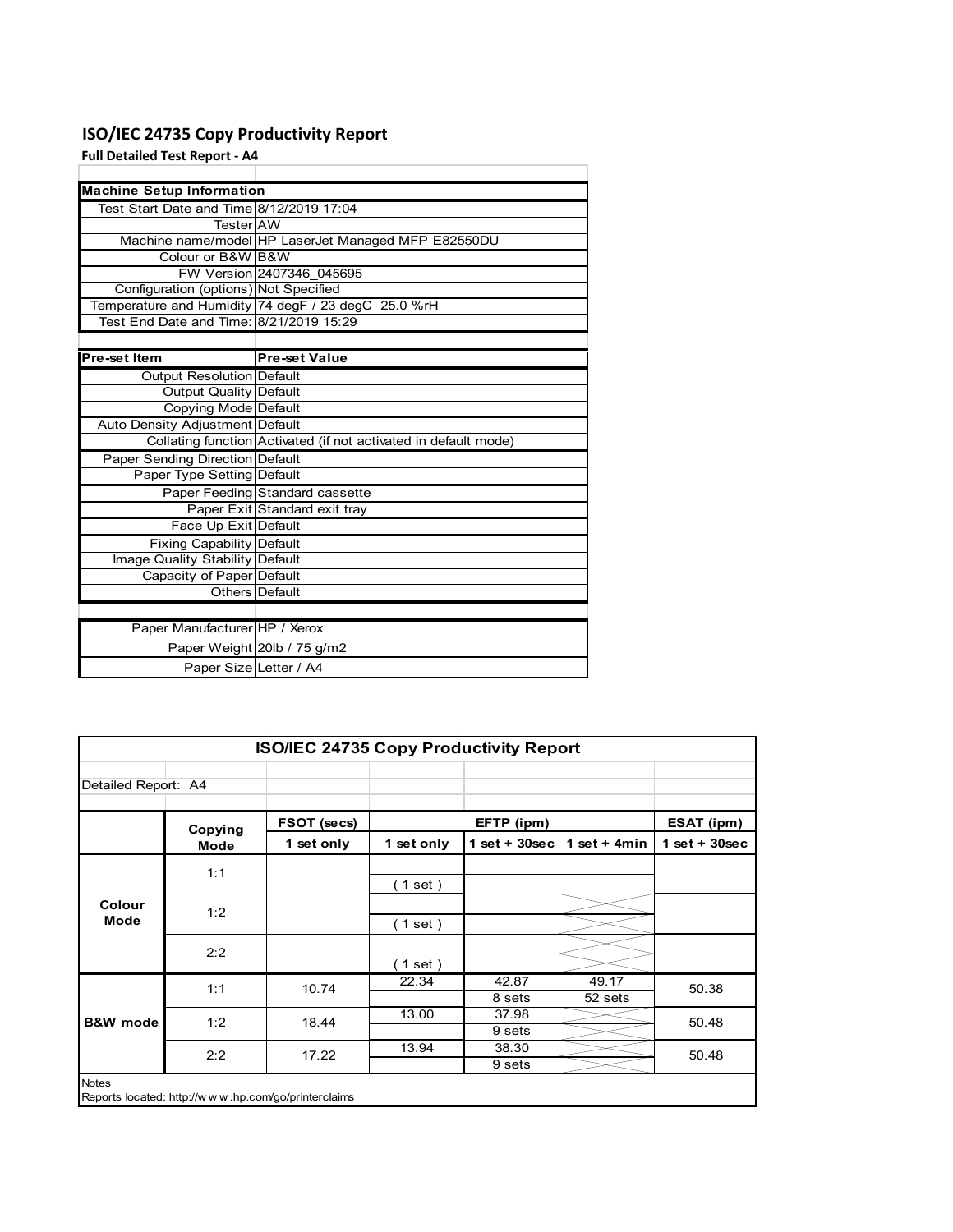### **Full Detailed Test Report ‐ LETTER**

|                          | <b>Machine Setup Information</b> |                                          |  |  |  |
|--------------------------|----------------------------------|------------------------------------------|--|--|--|
|                          | Test Start Date and Time         | 8/22/2019 12:01                          |  |  |  |
|                          | Tester                           | AW                                       |  |  |  |
|                          | Machine name/model               | HP LaserJet Managed MFP E82550DU         |  |  |  |
|                          | Colour or B&W                    | B&W                                      |  |  |  |
|                          | Configuration (options)          | Default                                  |  |  |  |
|                          | Temperature and Humidity         | 74 degF / 23 degC 25.0 %rH               |  |  |  |
|                          | Voltage                          | 220V                                     |  |  |  |
|                          | Test End Date and Time           | 8/25/2019 15:43                          |  |  |  |
|                          |                                  |                                          |  |  |  |
|                          | Preset Item                      | <b>Preset Value</b>                      |  |  |  |
|                          |                                  |                                          |  |  |  |
|                          | Scanning resolution              | default (200 dpi)                        |  |  |  |
|                          | Colour or grey scale/B&W         | default (colour)                         |  |  |  |
|                          | Duplex / simplex                 | default (simplex)                        |  |  |  |
| Mode                     | Original page size               | default (A4)                             |  |  |  |
| and                      | Paper feed orientation           | default (long edge)                      |  |  |  |
| Setting                  | Scan destination                 | default (shared network)                 |  |  |  |
|                          | Storing File Type                | default (PDF-multi)                      |  |  |  |
|                          | Auto scan quality adjustment     | default (factory preset default setting) |  |  |  |
|                          | Paper feed direction             | default (long edge)                      |  |  |  |
| <b>ADF</b><br>Paper-path | Output orientation               | default                                  |  |  |  |

| ISO/IEC 17991 - Scan Summary Report: ADF Productivity Measurement |  |
|-------------------------------------------------------------------|--|
|-------------------------------------------------------------------|--|

| <b>Summary Report: Letter</b>    |                |                                                   |              |               |  |
|----------------------------------|----------------|---------------------------------------------------|--------------|---------------|--|
|                                  |                | <b>Scanning Mode</b><br><b>Measurement result</b> |              |               |  |
|                                  | File format    | Resolution                                        | Scanning     | scESAT 30secA |  |
|                                  | version        |                                                   | side         | (ipm)         |  |
| Colour                           | <b>PDF 1.4</b> | 200                                               | single sided | 84.88         |  |
|                                  |                |                                                   | double sided | 169.58        |  |
| <b>PDF 1.4</b><br><b>B&amp;W</b> |                | 200                                               | single sided | 84.99         |  |
|                                  |                |                                                   |              | 169.33        |  |
| <b>Notes</b>                     |                |                                                   |              |               |  |

Notes 1) For more information see http://w w w .hp.com/go/printerclaims. 2) For the B/W results, the device scan setting is set to "Scan in B/W".

| <b>Summary Report: Letter</b>                                            |                           |     |              |                           |                  |               |
|--------------------------------------------------------------------------|---------------------------|-----|--------------|---------------------------|------------------|---------------|
|                                                                          | <b>Scanning Mode</b>      |     |              | <b>Measurement result</b> |                  |               |
|                                                                          | File format<br>Resolution |     | Scanning     | scEFTP 30secF             | File size 30secF | Number of     |
|                                                                          | version                   |     | side         | (ipm)                     | (Mbyte)          | Sets (30secF) |
|                                                                          | <b>PDF 1.4</b><br>Colour  | 200 | single sided | 60.63                     | 5.09             | 12.00         |
|                                                                          |                           |     | double sided | 66.10                     | 9.45             | 23.00         |
| B&W                                                                      | <b>PDF 1.4</b>            | 200 | single sided | 66.97                     | 2.08             | 12.00         |
|                                                                          |                           |     |              | 122.66                    | 3.93             | 23.00         |
| <b>Notes</b>                                                             |                           |     |              |                           |                  |               |
| 1) For more information see http://www.hp.com/go/printerclaims.          |                           |     |              |                           |                  |               |
| 2) For the B/W results, the device scan setting is set to "Scan in B/W". |                           |     |              |                           |                  |               |

| ISO/IEC 17991 - Scan Full Report: ADF Productivity Measurement |                        |                      |                  |                           |                        |                        |
|----------------------------------------------------------------|------------------------|----------------------|------------------|---------------------------|------------------------|------------------------|
| <b>Summary Report: Letter</b>                                  |                        |                      |                  |                           |                        |                        |
|                                                                |                        | <b>Scanning Mode</b> |                  | <b>Measurement result</b> |                        |                        |
|                                                                | File format<br>version | Resolution           | Scanning<br>side | scFFTP 1setA<br>(ipm)     | scEFTP 30secA<br>(ipm) | scESAT 30secA<br>(ipm) |
| Colour                                                         | 200<br><b>PDF 1.4</b>  |                      | single sided     | 41.75                     | 78.92                  | 84.88                  |
|                                                                |                        |                      | double sided     | 53.84                     | 153.7                  | 169.58                 |
|                                                                | B&W<br><b>PDF 1.4</b>  | 200                  | single sided     | 43.03                     | 78.84                  | 84.99                  |
|                                                                |                        |                      | double sided     | 52.39                     | 154.39                 | 169.33                 |
| $1 - 4 - -$                                                    |                        |                      |                  |                           |                        |                        |

Notes 1) For more information see http://w w w .hp.com/go/printerclaims. 2) For the B/W results, the device scan setting is set to "Scan in B/W".

| ISO/IEC 17991 - Scan Full Report: Network Folder Productivity Measurement |                                                   |            |                  |                       |                                         |         |                               |
|---------------------------------------------------------------------------|---------------------------------------------------|------------|------------------|-----------------------|-----------------------------------------|---------|-------------------------------|
| <b>Summary Report: Letter</b>                                             |                                                   |            |                  |                       |                                         |         |                               |
|                                                                           | <b>Scanning Mode</b><br><b>Measurement result</b> |            |                  |                       |                                         |         |                               |
|                                                                           | File format<br>version                            | Resolution | Scanning<br>side | scFFTP 1setF<br>(ipm) | scEFTP 30secF File size 30secF<br>(ipm) | (Mbyte) | Number of<br>Sets<br>(30secF) |
| Colour                                                                    | <b>PDF 1.4</b>                                    | 200        | single sided     | 25.33                 | 60.63                                   | 5.09    | 12                            |
|                                                                           |                                                   |            | double sided     | 25.33                 | 66.10                                   | 9.45    | 23                            |
| B&W                                                                       | <b>PDF 1.4</b>                                    | 200        | single sided     | 28.33                 | 66.97                                   | 2.08    | 12                            |
|                                                                           |                                                   |            | double sided     | 32.14                 | 122.66                                  | 3.93    | 23                            |
| <b>Maton</b>                                                              |                                                   |            |                  |                       |                                         |         |                               |

|            | <b>Test System Parameters</b> |                                                       |  |  |
|------------|-------------------------------|-------------------------------------------------------|--|--|
|            | Item                          | Value                                                 |  |  |
|            | Computer name                 | HP Compaq Elite 8300 Small Form Factor                |  |  |
|            | Processor                     | Intel Core i7 -3770, 3.4 GHz                          |  |  |
|            | System Chip Set               | Intel C216 Chipset Family SMBus Host Controller       |  |  |
|            | <b>System Board</b>           | System devices, default system BIOS                   |  |  |
|            | <b>System Memory</b>          | 4 GB                                                  |  |  |
| System     | Hard Drive Subsystem          | Standard disk drive (Seagate)                         |  |  |
|            | Video Subsystem               | AMD Radeon HD 6350                                    |  |  |
|            | Optical Drive                 | HP DVD A DH16aCSHR ATA                                |  |  |
|            | I/O Subsystem                 | <b>Builtin</b>                                        |  |  |
|            | <b>USB Subsystem</b>          | USB 2.0/3.0                                           |  |  |
|            | <b>Operating System</b>       | Windows 7 Business/Ultimate, 64 bit, Build 7601, SP 1 |  |  |
|            | Location of network folder    | PС                                                    |  |  |
|            | Internet Protocol             | IP <sub>v4</sub>                                      |  |  |
| Scanning   | <b>Transfer Protocol</b>      | <b>SMB</b>                                            |  |  |
| Device     | Hub                           | Trendnet Router and Gbit Switch                       |  |  |
| Connection | Network Speed                 | TCP 10/1000 Mbit Fthernet                             |  |  |
|            | <b>Connetion Cable</b>        | Cat6 Straight cable                                   |  |  |
|            | Wireless router               | No use                                                |  |  |
|            | Others                        | No use                                                |  |  |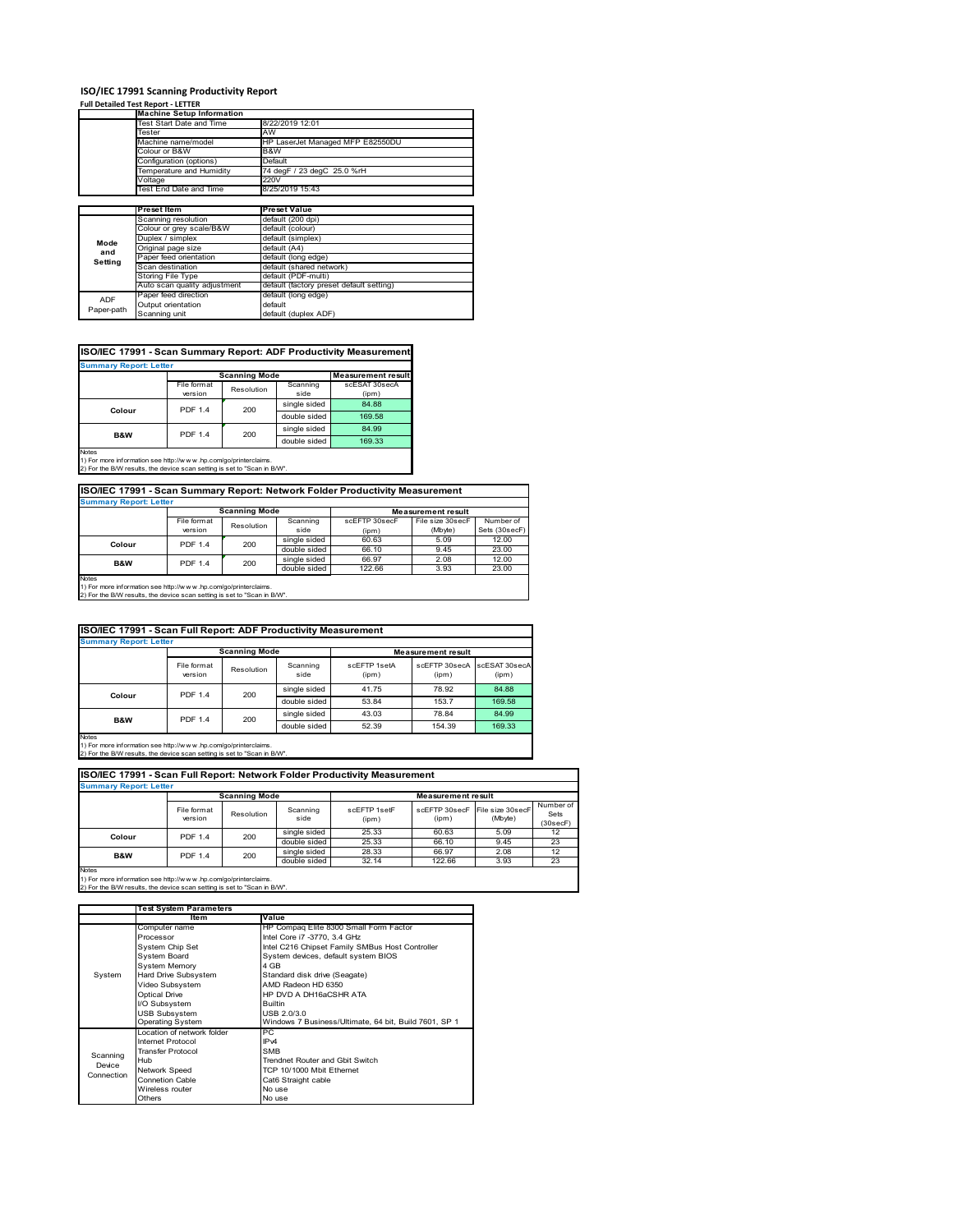### **Full Detailed Test Report ‐ A4**

|            | <b>Machine Setup Information</b> |                                          |  |  |  |  |
|------------|----------------------------------|------------------------------------------|--|--|--|--|
|            | Test Start Date and Time         | 8/22/2019 12:01                          |  |  |  |  |
|            | Tester                           | AW                                       |  |  |  |  |
|            | Machine name/model               | HP LaserJet Managed MFP E82550DU         |  |  |  |  |
|            | Colour or B&W                    | B&W                                      |  |  |  |  |
|            | Configuration (options)          | Default                                  |  |  |  |  |
|            | Temperature and Humidity         | 74 degF / 23 degC 25.0 %rH               |  |  |  |  |
|            | Voltage                          | 220V                                     |  |  |  |  |
|            | Test End Date and Time           | 8/25/2019 15:43                          |  |  |  |  |
|            |                                  |                                          |  |  |  |  |
|            | <b>Preset Item</b>               | <b>Preset Value</b>                      |  |  |  |  |
|            | Scanning resolution              | default (200 dpi)                        |  |  |  |  |
|            | Colour or grey scale/B&W         | default (colour)                         |  |  |  |  |
| Mode       | Duplex / simplex                 | default (simplex)                        |  |  |  |  |
| and        | Original page size               | default (A4)                             |  |  |  |  |
| Setting    | Paper feed orientation           | default (long edge)                      |  |  |  |  |
|            | Scan destination                 | default (shared network)                 |  |  |  |  |
|            | Storing File Type                | default (PDF-multi)                      |  |  |  |  |
|            | Auto scan quality adjustment     | default (factory preset default setting) |  |  |  |  |
| <b>ADF</b> | Paper feed direction             | default (long edge)                      |  |  |  |  |
| Paper-path | Output orientation               | default                                  |  |  |  |  |
|            | Scanning unit                    | default (duplex ADF)                     |  |  |  |  |

| ISO/IEC 17991 - Scan Summary Report: ADF Productivity Measurement |  |
|-------------------------------------------------------------------|--|

| <b>Summary Report: A4</b> |                |                      |              |                           |
|---------------------------|----------------|----------------------|--------------|---------------------------|
|                           |                | <b>Scanning Mode</b> |              | <b>Measurement result</b> |
|                           | File format    | Resolution           | Scanning     | scESAT 30secA             |
|                           | version        |                      | side         | (ipm)                     |
| Colour                    | <b>PDF 1.4</b> | 200                  | single sided | 85.84                     |
|                           |                |                      | double sided | 172.63                    |
| <b>B&amp;W</b>            | <b>PDF 1.4</b> | 200                  | single sided | 85.68                     |
|                           |                |                      | double sided | 171.89                    |
| <b>Notes</b>              |                |                      |              |                           |

1) For more information see http://w w w .hp.com/go/printerclaims. 2) For the B/W results, the device scan setting is set to "Scan in B/W".

**ISO/IEC 17991 - Scan Summary Report: Network Folder Productivity Measurement Summary Report: A4**

|                                                                          |                | <b>Scanning Mode</b> |              |               | <b>Measurement result</b> |               |
|--------------------------------------------------------------------------|----------------|----------------------|--------------|---------------|---------------------------|---------------|
|                                                                          | File format    |                      | Scanning     | scEFTP 30secF | File size 30secF          | Number of     |
|                                                                          | version        | Resolution           | side         | (ipm)         | (Mbyte)                   | Sets (30secF) |
| Colour                                                                   | <b>PDF 1.4</b> | 200                  | single sided | 60.63         | 4.60                      | 12.00         |
|                                                                          |                |                      | double sided | 66.50         | 8.35                      | 23.00         |
| B&W                                                                      | <b>PDF 1.4</b> | 200                  | single sided | 67.77         | 1.92                      | 12.00         |
|                                                                          |                |                      | double sided | 124.05        | 3.70                      | 23.00         |
| <b>Notes</b>                                                             |                |                      |              |               |                           |               |
| 1) For more information see http://w w w .hp.com/go/printerclaims.       |                |                      |              |               |                           |               |
| 2) For the B/W results, the device scan setting is set to "Scan in B/W". |                |                      |              |               |                           |               |

| ISO/IEC 17991 - Scan Full Report: ADF Productivity Measurement |                        |                      |                  |                       |                           |                        |
|----------------------------------------------------------------|------------------------|----------------------|------------------|-----------------------|---------------------------|------------------------|
| <b>Summary Report: A4</b>                                      |                        |                      |                  |                       |                           |                        |
|                                                                |                        | <b>Scanning Mode</b> |                  |                       | <b>Measurement result</b> |                        |
|                                                                | File format<br>version | Resolution           | Scanning<br>side | scFFTP 1setA<br>(ipm) | scEFTP 30secA<br>(ipm)    | scESAT 30secA<br>(ipm) |
| Colour                                                         | <b>PDF 1.4</b>         | 200                  | single sided     | 37.53                 | 77.53                     | 85.84                  |
|                                                                |                        |                      | double sided     | 51.94                 | 158.02                    | 172.63                 |
| B&W                                                            | <b>PDF 1.4</b>         | 200                  | single sided     | 39.28                 | 78.18                     | 85.68                  |
|                                                                |                        |                      | double sided     | 53.33                 | 155.62                    | 171.89                 |
| $\overline{\phantom{a}}$                                       |                        |                      |                  |                       |                           |                        |

Notes 1) For more information see http://w w w .hp.com/go/printerclaims. 2) For the B/W results, the device scan setting is set to "Scan in B/W".

| ISO/IEC 17991 - Scan Full Report: Network Folder Productivity Measurement |                        |                      |                  |                       |                                         |         |                               |
|---------------------------------------------------------------------------|------------------------|----------------------|------------------|-----------------------|-----------------------------------------|---------|-------------------------------|
| <b>Summary Report: A4</b>                                                 |                        |                      |                  |                       |                                         |         |                               |
|                                                                           |                        | <b>Scanning Mode</b> |                  |                       | <b>Measurement result</b>               |         |                               |
|                                                                           | File format<br>version | Resolution           | Scanning<br>side | scFFTP 1setF<br>(ipm) | scEFTP 30secF File size 30secF<br>(ipm) | (Mbyte) | Number of<br>Sets<br>(30secF) |
| Colour                                                                    | <b>PDF 1.4</b>         | 200                  | single sided     | 24.00                 | 60.63                                   | 4.60    | 12                            |
|                                                                           |                        |                      | double sided     | 24.00                 | 66.50                                   | 8.35    | 23                            |
| <b>B&amp;W</b>                                                            | <b>PDF 1.4</b>         | 200                  | single sided     | 26.66                 | 67.77                                   | 1.92    | 12                            |
|                                                                           |                        |                      | double sided     | 32.14                 | 124.05                                  | 3.70    | 23                            |
| <b>Notae</b>                                                              |                        |                      |                  |                       |                                         |         |                               |

|            | <b>Test System Parameters</b> |                                                       |
|------------|-------------------------------|-------------------------------------------------------|
|            | Item                          | Value                                                 |
|            | Computer name                 | HP Compaq Elite 8300 Small Form Factor                |
|            | Processor                     | Intel Core i7 -3770, 3.4 GHz                          |
|            | System Chip Set               | Intel C216 Chipset Family SMBus Host Controller       |
|            | <b>System Board</b>           | System devices, default system BIOS                   |
|            | <b>System Memory</b>          | 4 GB                                                  |
| System     | Hard Drive Subsystem          | Standard disk drive (Seagate)                         |
|            | Video Subsystem               | AMD Radeon HD 6350                                    |
|            | <b>Optical Drive</b>          | HP DVD A DH16aCSHR ATA                                |
|            | I/O Subsystem                 | <b>Builtin</b>                                        |
|            | <b>USB Subsystem</b>          | USB 2.0/3.0                                           |
|            | <b>Operating System</b>       | Windows 7 Business/Ultimate, 64 bit, Build 7601, SP 1 |
|            | Location of network folder    | PС                                                    |
|            | Internet Protocol             | IP <sub>v4</sub>                                      |
| Scanning   | <b>Transfer Protocol</b>      | <b>SMB</b>                                            |
| Device     | Hub                           | Trendnet Router and Gbit Switch                       |
| Connection | Network Speed                 | TCP 10/1000 Mbit Ethernet                             |
|            | <b>Connetion Cable</b>        | Cat6 Straight cable                                   |
|            | Wireless router               | No use                                                |
|            | Others                        | No use                                                |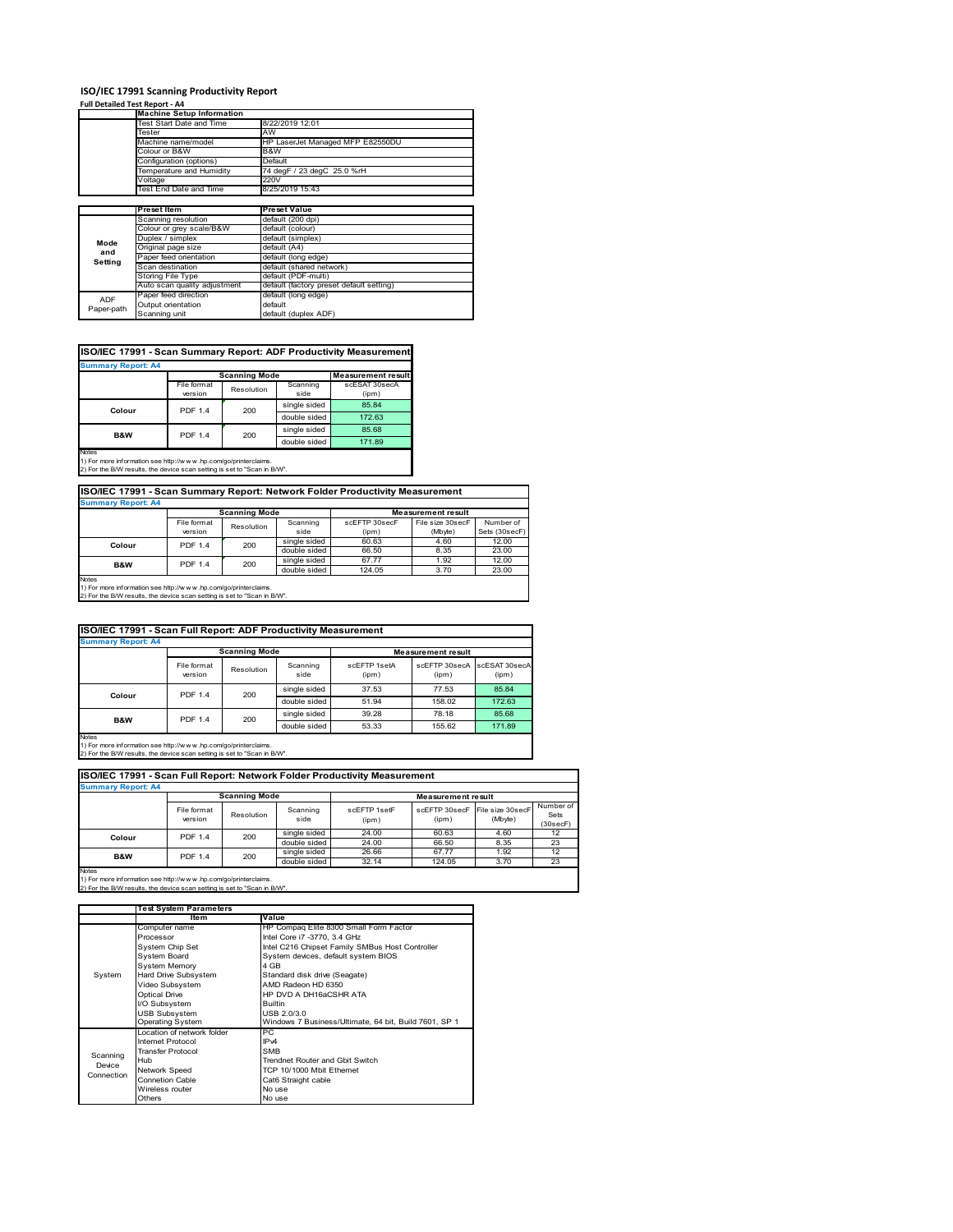### **Full Detailed Test Report ‐ Tabloid**

ADF Paper-path

|         | <b>Machine Setup Information</b> |                                  |
|---------|----------------------------------|----------------------------------|
|         | Test Start Date and Time         | 8/22/2019 12:01                  |
|         | Tester                           | AW                               |
|         | Machine name/model               | HP LaserJet Managed MFP E82550DU |
|         | Colour or B&W                    | B&W                              |
|         | Configuration (options)          | Default                          |
|         | Temperature and Humidity         | 74 degF / 23 degC 25.0 %rH       |
|         | Voltage                          | 220V                             |
|         | Test End Date and Time           | 8/25/2019 15:43                  |
|         |                                  |                                  |
|         |                                  |                                  |
|         | Preset Item                      | <b>Preset Value</b>              |
|         | Scanning resolution              | default (200 dpi)                |
|         | Colour or grey scale/B&W         | default (colour)                 |
|         | Duplex / simplex                 | default (simplex)                |
| Mode    | Original page size               | default (A4)                     |
| and     | Paper feed orientation           | default (long edge)              |
| Setting | Scan destination                 | default (shared network)         |
|         | <b>Storing File Type</b>         | default (PDF-multi)              |

-------- <sub>(\*\*\*\*</sub>s --<sub>5</sub>-*)*<br>default (duplex ADF)

| <b>Summary Report: Tabloid</b> |                        |                      |                  |                           |
|--------------------------------|------------------------|----------------------|------------------|---------------------------|
|                                |                        | <b>Scanning Mode</b> |                  | <b>Measurement result</b> |
|                                | File format<br>version | Resolution           | Scanning<br>side | scESAT 30secA<br>(ipm)    |
| Colour                         | <b>PDF 1.4</b>         | 200                  | single sided     | 50.57                     |
|                                |                        |                      | double sided     | 100.57                    |
| B&W                            | <b>PDF 1.4</b>         | 200                  | single sided     | 50.35                     |
|                                |                        |                      | double sided     | 100.28                    |

Paper feed direction default (long edge) Output orientation default

1) For more information see http://w w w .hp.com/go/printerclaims. 2) For the B/W results, the device scan setting is set to "Scan in B/W".

## **Summary Report: Tabloid ISO/IEC 17991 - Scan Summary Report: Network Folder Productivity Measurement**

| <b>UWIIIIIIIIIII</b> INGUVILI IUMUNI |                      |            |                           |               |                  |               |
|--------------------------------------|----------------------|------------|---------------------------|---------------|------------------|---------------|
|                                      | <b>Scanning Mode</b> |            | <b>Measurement result</b> |               |                  |               |
|                                      | File format          | Resolution | Scanning                  | scEFTP 30secF | File size 30secF | Number of     |
|                                      | version              |            | side                      | (ipm)         | (Mbyte)          | Sets (30secF) |
| Colour                               | <b>PDF 1.4</b>       | 200        | single sided              | 32.54         | 7.37             | 8.00          |
|                                      |                      |            | double sided              | 34.45         | 11.99            | 14.00         |
| B&W                                  | <b>PDF 1.4</b>       | 200        | single sided              | 39.59         | 2.89             | 8.00          |
|                                      |                      |            | double sided              | 72.26         | 4.61             | 14.00         |
| <b>Notes</b>                         |                      |            |                           |               |                  |               |

Notes 1) For more information see http://w w w .hp.com/go/printerclaims. 2) For the B/W results, the device scan setting is set to "Scan in B/W".

| ISO/IEC 17991 - Scan Full Report: ADF Productivity Measurement |                        |                      |                  |                       |                           |                        |
|----------------------------------------------------------------|------------------------|----------------------|------------------|-----------------------|---------------------------|------------------------|
| <b>Summary Report: Tabloid</b>                                 |                        |                      |                  |                       |                           |                        |
|                                                                |                        | <b>Scanning Mode</b> |                  |                       | <b>Measurement result</b> |                        |
|                                                                | File format<br>version | Resolution           | Scanning<br>side | scFFTP 1setA<br>(ipm) | scEFTP 30secA<br>(ipm)    | scESAT 30secA<br>(ipm) |
| Colour                                                         | <b>PDF 1.4</b>         | 200                  | single sided     | 29.16                 | 46.53                     | 50.57                  |
|                                                                |                        |                      | double sided     | 37.75                 | 90.12                     | 100.57                 |
| B&W                                                            | <b>PDF 1.4</b>         | 200                  | single sided     | 28.56                 | 45.92                     | 50.35                  |
|                                                                |                        |                      | double sided     | 43.15                 | 91.57                     | 100.28                 |
| <b>Naton</b>                                                   |                        |                      |                  |                       |                           |                        |

Notes 1) For more information see http://w w w .hp.com/go/printerclaims. 2) For the B/W results, the device scan setting is set to "Scan in B/W".

| ISO/IEC 17991 - Scan Full Report: Network Folder Productivity Measurement |                        |                      |                  |                       |                           |                             |                               |
|---------------------------------------------------------------------------|------------------------|----------------------|------------------|-----------------------|---------------------------|-----------------------------|-------------------------------|
| <b>Summary Report: Tabloid</b>                                            |                        |                      |                  |                       |                           |                             |                               |
|                                                                           |                        | <b>Scanning Mode</b> |                  |                       | <b>Measurement result</b> |                             |                               |
|                                                                           | File format<br>version | Resolution           | Scanning<br>side | scFFTP 1setF<br>(ipm) | scEFTP 30secF<br>(ipm)    | File size 30secF<br>(Mbyte) | Number of<br>Sets<br>(30secF) |
| Colour                                                                    | <b>PDF 1.4</b>         | 200                  | single sided     | 17.14                 | 32.54                     | 7.37                        |                               |
|                                                                           |                        |                      | double sided     | 17.80                 | 34.45                     | 11.99                       | 14                            |
| <b>B&amp;W</b>                                                            | <b>PDF 1.4</b>         | 200                  | single sided     | 20.90                 | 39.59                     | 2.89                        | 8                             |
|                                                                           |                        |                      | double sided     | 25.33                 | 72.26                     | 4.61                        | 14                            |
| <b>Notes</b>                                                              |                        |                      |                  |                       |                           |                             |                               |

|            | <b>Test System Parameters</b> |                                                       |
|------------|-------------------------------|-------------------------------------------------------|
|            | <b>Item</b>                   | Value                                                 |
|            | Computer name                 | HP Compaq Elite 8300 Small Form Factor                |
|            | Processor                     | Intel Core i7 -3770, 3.4 GHz                          |
|            | System Chip Set               | Intel C216 Chipset Family SMBus Host Controller       |
|            | <b>System Board</b>           | System devices, default system BIOS                   |
|            | <b>System Memory</b>          | 4 GB                                                  |
| System     | Hard Drive Subsystem          | Standard disk drive (Seagate)                         |
|            | Video Subsystem               | AMD Radeon HD 6350                                    |
|            | <b>Optical Drive</b>          | HP DVD A DH16aCSHR ATA                                |
|            | I/O Subsystem                 | <b>Builtin</b>                                        |
|            | <b>USB Subsystem</b>          | USB 2.0/3.0                                           |
|            | <b>Operating System</b>       | Windows 7 Business/Ultimate, 64 bit, Build 7601, SP 1 |
|            | I ocation of network folder   | PC                                                    |
|            | Internet Protocol             | IP <sub>v4</sub>                                      |
| Scanning   | <b>Transfer Protocol</b>      | <b>SMB</b>                                            |
| Device     | Hub                           | Trendnet Router and Gbit Switch                       |
| Connection | Network Speed                 | TCP 10/1000 Mbit Ethernet                             |
|            | Connetion Cable               | Cat6 Straight cable                                   |
|            | Wireless router               | No use                                                |
|            | Others                        | No use                                                |